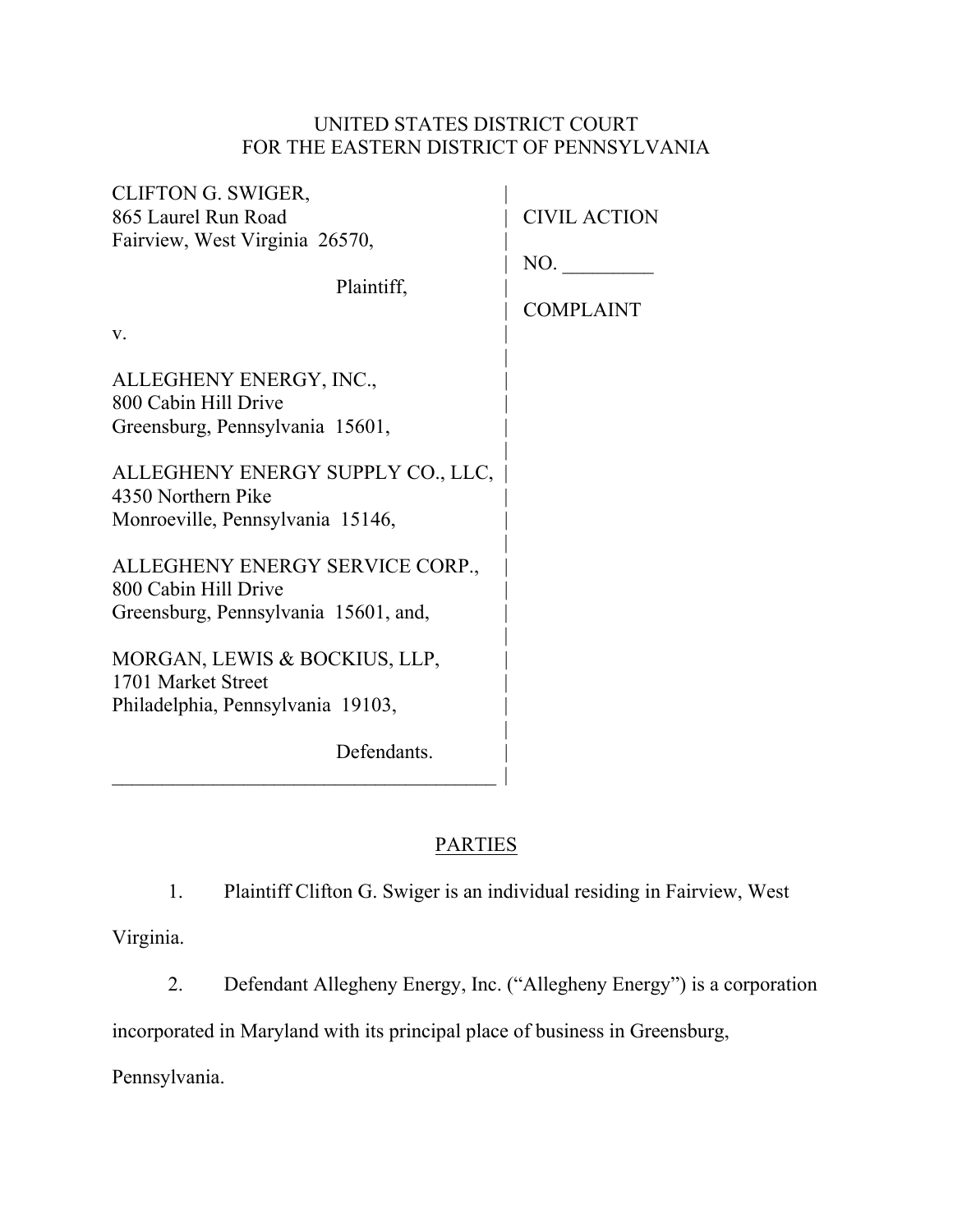3. Defendant Allegheny Energy Supply Co., LLC ("Allegheny Energy Supply") is a limited liability company registered in Delaware with its principal place of business in Monroeville, Pennsylvania. Allegheny Energy Supply is a majority-owned subsidiary of Allegheny Energy.

4. Defendant Allegheny Energy Service Corp. ("Allegheny Energy Service") is a corporation incorporated in Maryland with its principal place of business in Greensburg, Pennsylvania. Allegheny Energy Service is a wholly-owned subsidiary of Allegheny Energy.

5. The defendant Morgan, Lewis & Bockius, LLP ("Morgan, Lewis & Bockius") is a limited liability general partnership registered in Pennsylvania with its principal place of business in Philadelphia, Pennsylvania.

6. At all relevant times, the defendants acted through their employees and authorized agents, acting within the scope of their agency.

### SUBJECT MATTER JURISDICTION

7. The plaintiff is a citizen of West Virginia. The defendants are citizens of states other than West Virginia. The matter in controversy exceeds, exclusive of interest and costs, \$75,000. The Court has jurisdiction under 28 U.S.C. § 1332(a)(1).

-2-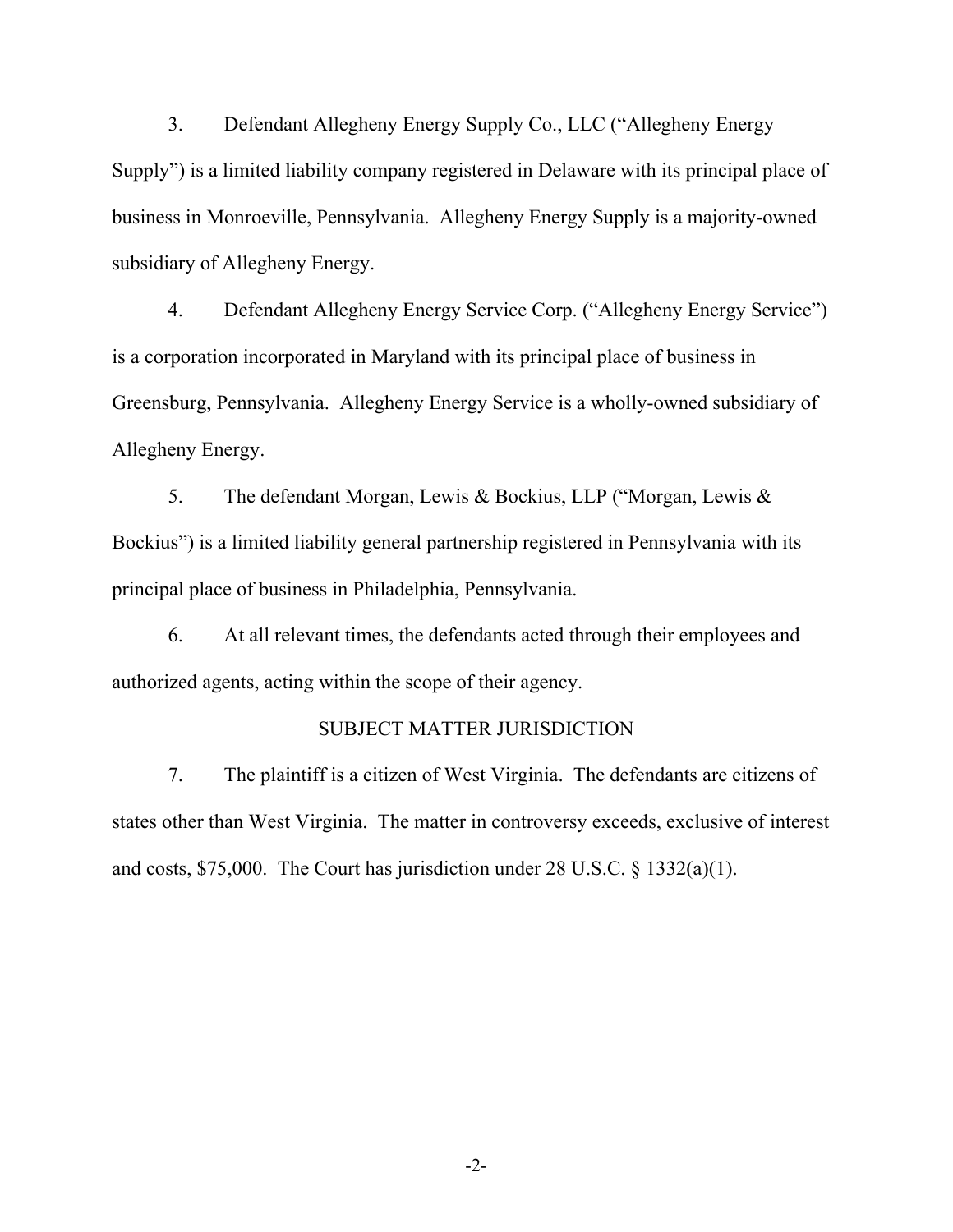### FACTS

8. Yahoo!, Inc. ("Yahoo!") is a portal on the World Wide Web that provides a variety of free services to the public.

9. Among the public services provided by Yahoo! are electronic message boards. Using the electronic message-board service, the general public can post comments and opinions about publicly traded companies. Yahoo! hosts a separate message board for each publicly traded company, including Allegheny Energy.

10. Prior to posting on its message boards, Yahoo! prompts users to fill out an online registration form. The online registration form asks users to select a unique "Yahoo! ID," and to enter personal information including first and last name, birth date, zip code, and email address. Yahoo! also allows users to select a nickname to identify themselves when posting messages. Most users post their messages using nicknames that do not reveal their actual identities.

11. Yahoo! requires all new users to agree to its privacy policy. In its privacy policy, Yahoo! agrees not to share personal information with other people or nonaffiliated companies except under certain limited circumstances.

12. The majority of the comments posted on Yahoo! message boards are colloquial in tone, opinionated, speculative, and frequently caustic and derogatory. The comments tend to resemble informal spoken conversation more than formal written communication.

13. Prior to July 23, 2003, the Yahoo! public electronic message board devoted to Allegheny Energy (which trades under the symbol "AYE") contained numerous

-3-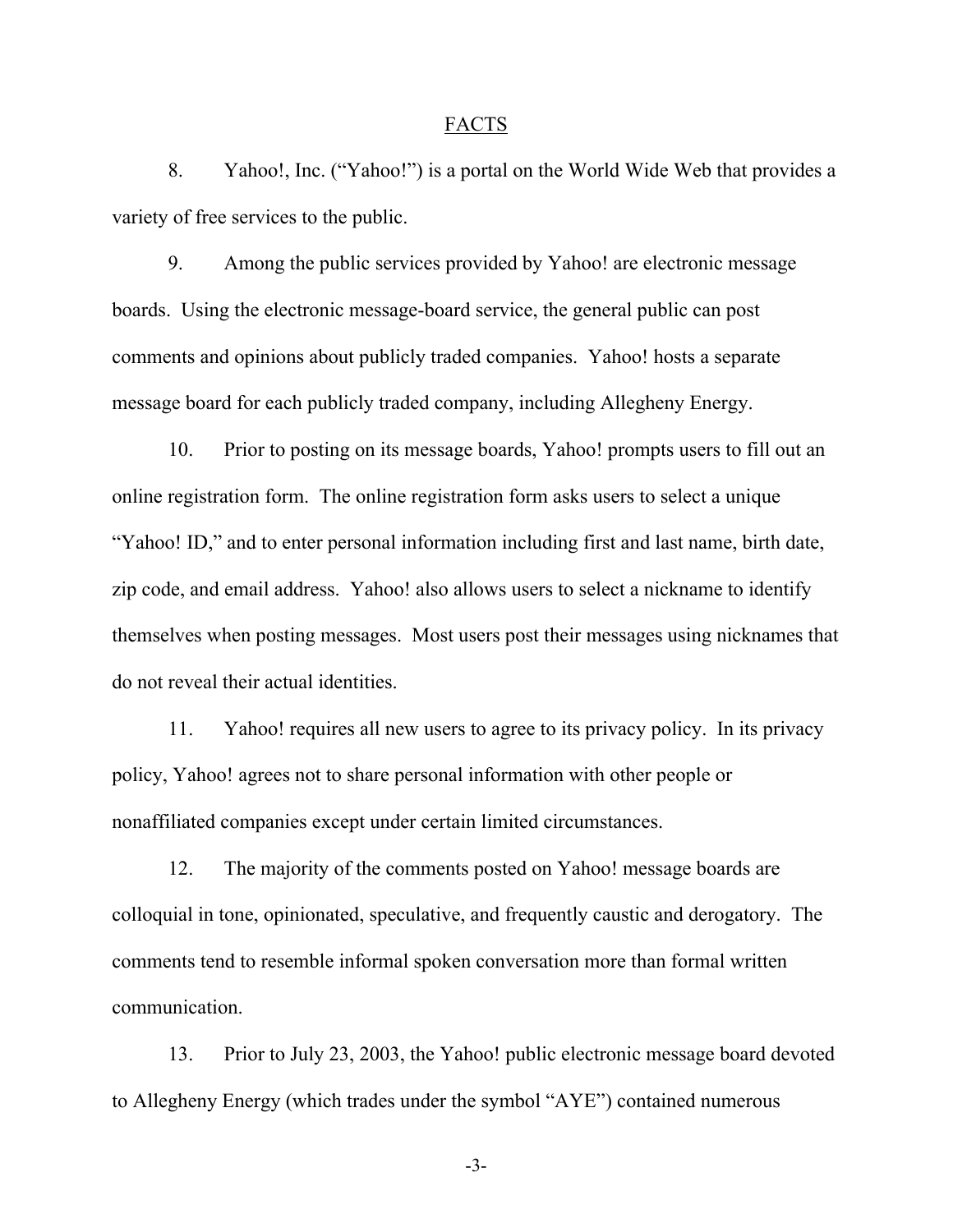anonymous postings from Yahoo! members regarding a recent decline in Allegheny Energy's stock price. From a high of more than fifty dollars per share in May 2001, Allegheny Energy's stock price had declined to less than ten dollars per share in July 2003. Many of the postings on the message board were hostile in tone and extremely critical of Allegheny Energy and its management.

14. On July 23, 2003, the plaintiff posted an anonymous message on the Yahoo! public electronic message board devoted to Allegheny Energy (the "messageboard posting"), while using an account he shared with his wife, Mary Jo Swiger.

15. At the time he made the message-board posting, the plaintiff was employed by Allegheny Energy Service as an Engineering Technician at the Rivesville Power Station in Rivesville, West Virginia. The plaintiff had been continuously employed by Allegheny Energy Service or one of its affiliates since July 1, 1987.

16. The plaintiff's message-board posting was made from his home computer in Fairview, West Virginia, on his personal time and without the use of any company resources.

17. In the message-board posting, the plaintiff strongly criticized Allegheny Energy's management. Among other things, the plaintiff accused Allegheny's management of "turn[ing] [a] respectable Blue Chip into a POS [piece of shit]." He also criticized the company's diversity program using a racially offensive term, writing: "[W]e were force fed 'love thy n\*gger' with [Allegheny Energy's] DIVERSITY program. Yet another brainstorm that was going to bring on tremendous growth, high

-4-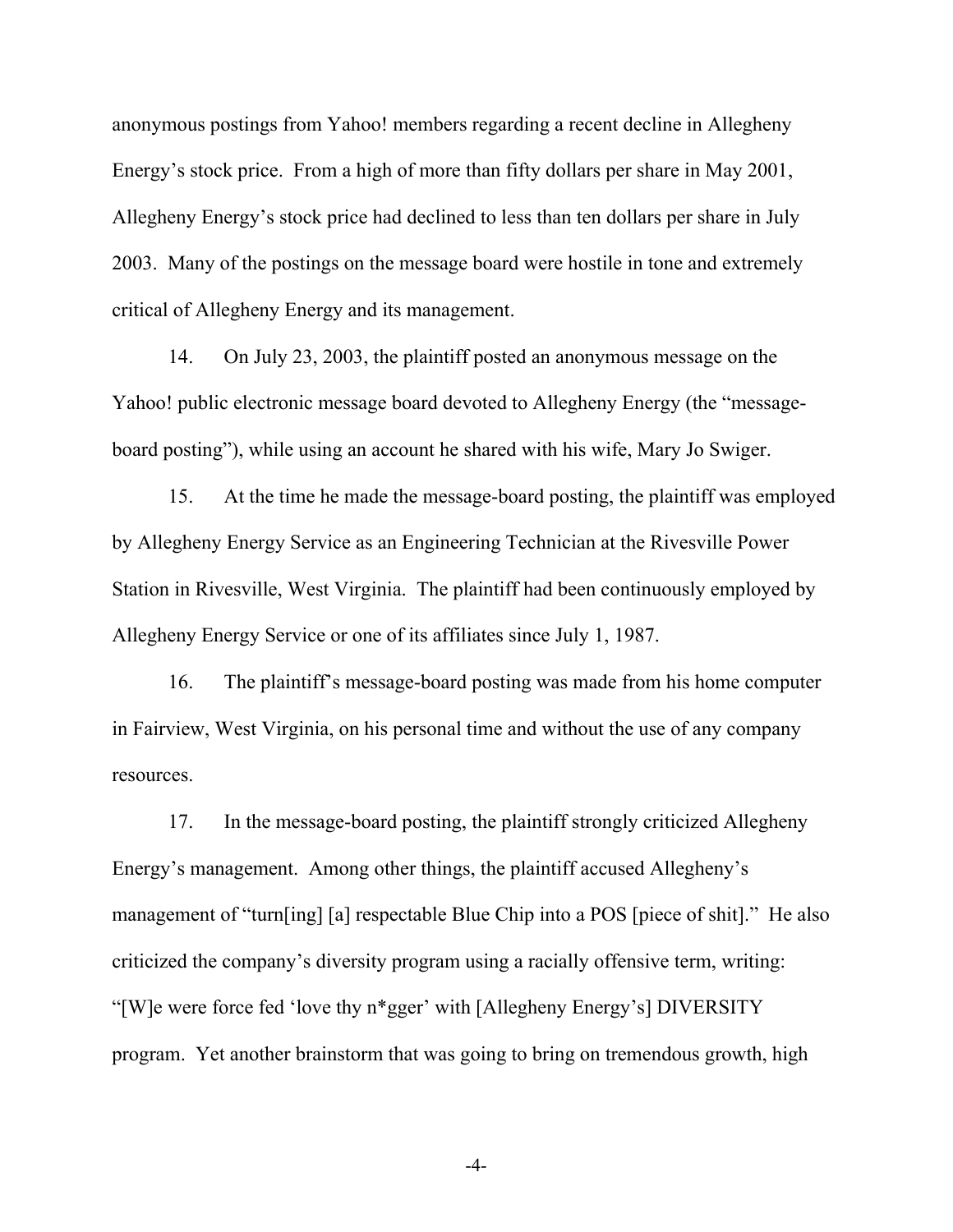dividends, and astronomical profits!" A complete copy of the message-board posting is attached as Exhibit A.

18. The plaintiff posted the message-board posting using the nickname "ayeyawn" and did not reveal his actual identity. The plaintiff identified himself only as follows: "I work for this company (non-exempt) and have a lot of years under my belt." Based solely on the content of the post, none of the defendants could have distinguished the plaintiff from other similarly situated employees.

19. The plaintiff made the message-board posting with the reasonable expectation that Yahoo! would keep his identity anonymous. At no time did the plaintiff knowingly or voluntarily waive his rights to privacy or anonymous speech.

20. On October 16, 2003, Allegheny Energy, through its attorneys Steven R. Wall and Joseph N. Frabizzio of Morgan, Lewis & Bockius, filed a Praecipe for Issuance of Writ of Summons in the Court of Common Pleas of Philadelphia County, initiating under the Pennsylvania Rules of Civil Procedure a civil action by Allegheny Energy against the plaintiff. The plaintiff was identified in the Praecipe only as "John Doe." A copy of the Praecipe is attached as Exhibit B.

21. Attached to the Praecipe for Issuance of Writ of Summons, Allegheny Energy, through its attorney Joseph N. Frabizzio of Morgan, Lewis & Bockius, filed an accompanying Civil Cover Sheet characterizing the cause of action as a tort claim for "Breach of Fiduciary Duty and Breach of Duty of Loyalty." A copy of the Civil Cover Sheet is attached as Exhibit C.

-5-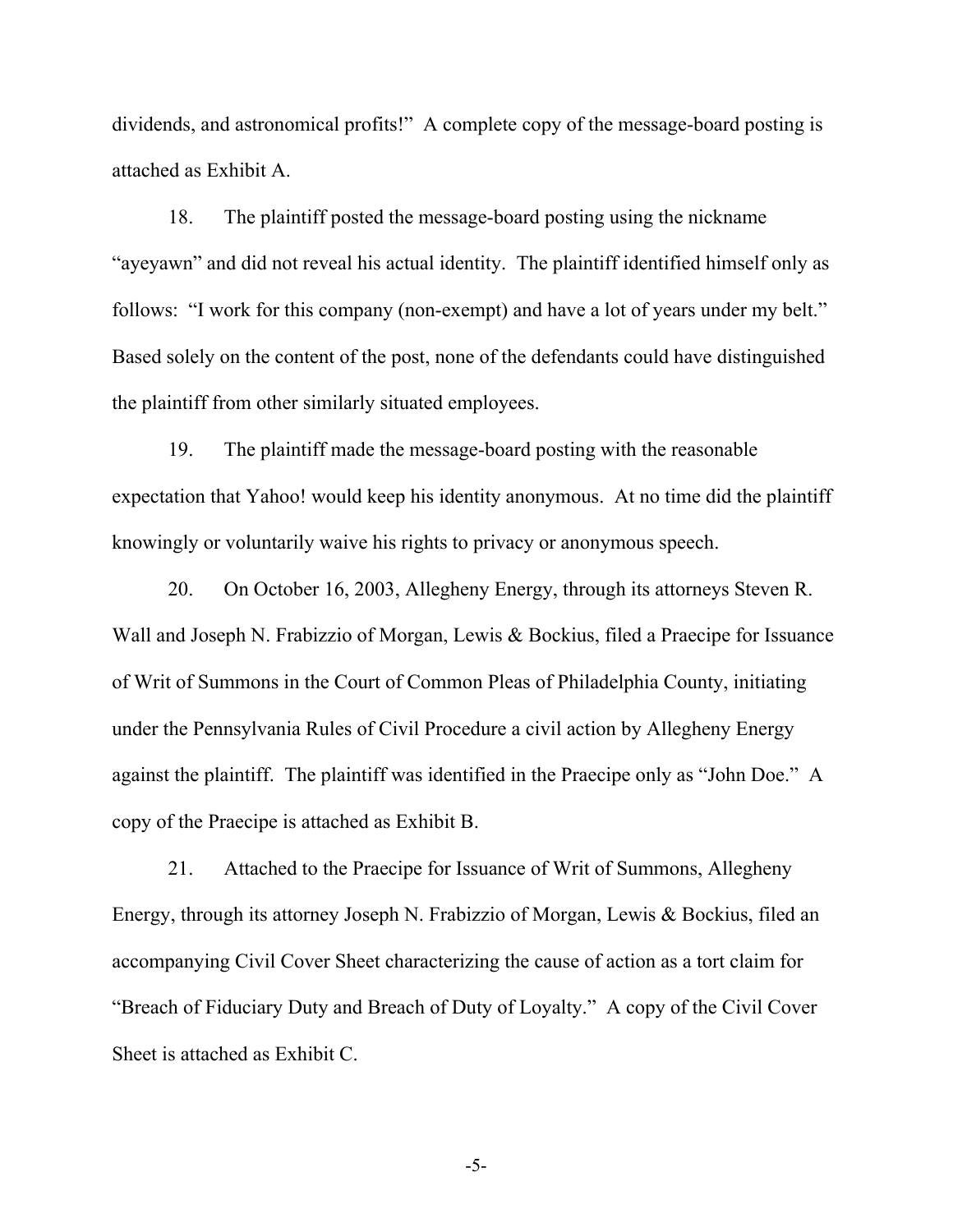22. There was no basis in fact or law to support a claim by Allegheny Energy against the plaintiff for breach of a duty of loyalty or breach of fiduciary duty, or to support any other claim by Allegheny Energy against the plaintiff. Neither Allegheny Energy nor Morgan, Lewis & Bockius could have believed that any such facts or law existed.

23. On October 16, 2003, the Prothonotary of Philadelphia County, Pennsylvania issued a writ of summons directed to the plaintiff under the name "John Doe."

24. Allegheny Energy and Morgan, Lewis & Bockius failed to make any effort to notify the plaintiff of the civil action against him as required by Pennsylvania law. In particular, neither defendant posted a notice on the Yahoo! public electronic message board devoted to Allegheny Energy. As a result, the plaintiff was unaware of the civil action against him.

25. On October 17, 2003, Allegheny Energy, through its attorneys Steven R. Wall, Joseph N. Frabizzio, and Pam R. Jenoff of Morgan, Lewis & Bockius, filed an "Emergency Motion for Issuance of a Commission Directing the Issuance of a Subpoena Duces Tecum Outside the Commonwealth of Pennsylvania" (the "emergency motion") in the Court of Common Pleas of Philadelphia County. A copy of the emergency motion is attached as Exhibit D.

26. Although the emergency motion was filed nearly three months after the message-board posting, Allegheny Energy, through its attorneys at Morgan, Lewis & Bockius, stated that it "file[d] [the] Motion on an emergency basis in order to prevent

-6-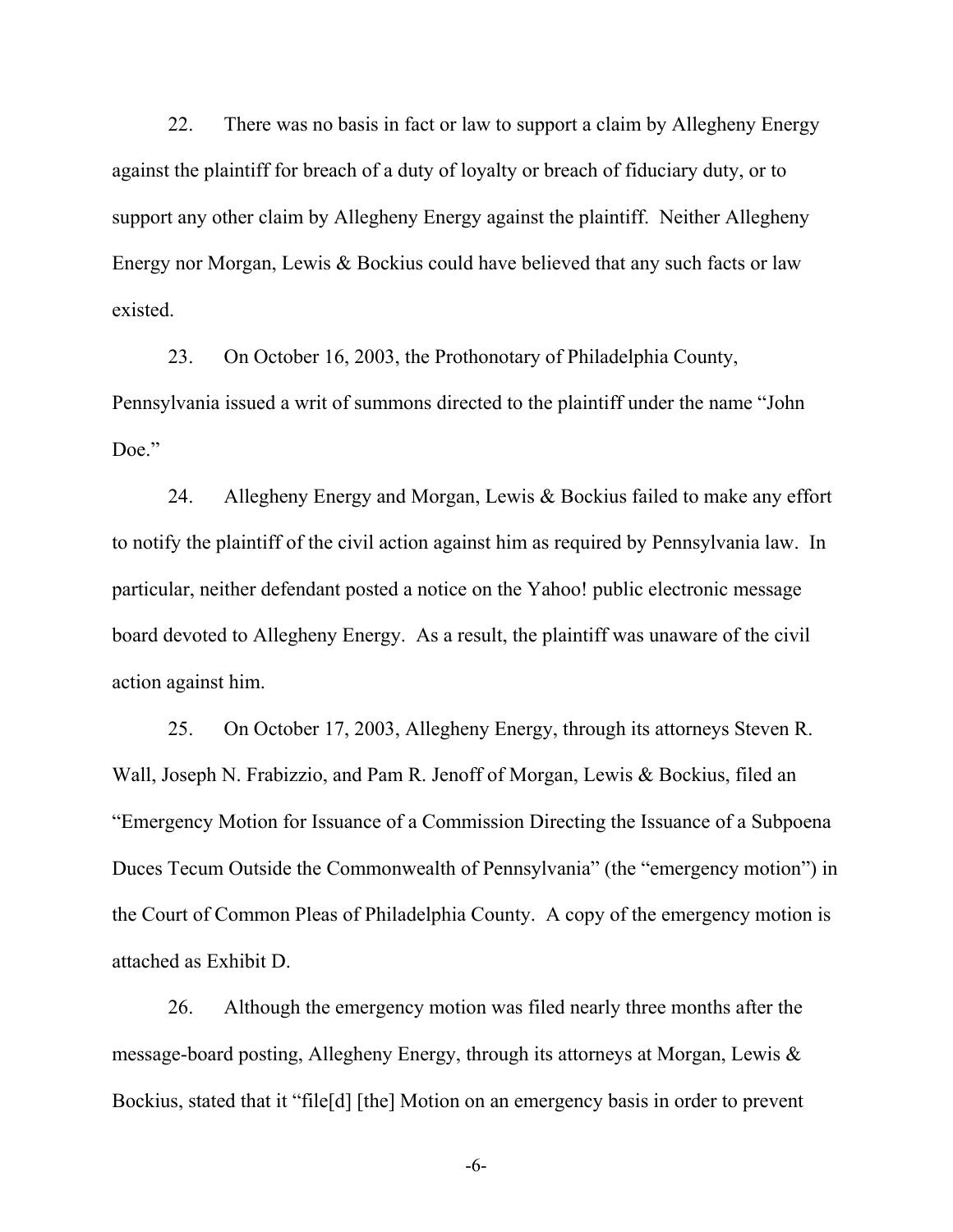[John Doe] from posting any additional messages that would breach [John Doe's] fiduciary duty or duty of loyalty to [Allegheny Energy]."

27. In the emergency motion, Allegheny Energy, through its attorneys at Morgan, Lewis & Bockius, averred that "it is apparent that [John Doe] is an employee of [Allegheny Energy] and may be a high-ranking employee." Allegheny Energy and Morgan, Lewis & Bockius did not attach the complete text of the message-board posting to the emergency motion, and did not inform the court that the plaintiff had identified himself as a "non-exempt" employee—meaning that he was likely an hourly worker and not a "high-ranking employee."

28. Allegheny Energy, through its attorneys at Morgan, Lewis & Bockius, further averred in the emergency motion that "[John Doe's] disclosure of this information on the Yahoo! message board violated [Allegheny Energy's] anti-harassment policy and constitutes a breach of [John Doe's] duty of loyalty to plaintiff [Allegheny Energy]."

29. Allegheny Energy and Morgan, Lewis & Bockius failed to make any effort to notify the plaintiff of the emergency motion to give him an opportunity to respond. In particular, neither defendant posted a notice on the Yahoo! public electronic message board devoted to Allegheny Energy. As a result, the plaintiff was unaware of the emergency motion and of the civil action against him.

30. On October 17, 2003, the Prothonotary of Philadelphia County issued a commission directing the issuance of a subpoena duces tecum in California to the custodian of records of Yahoo!

-7-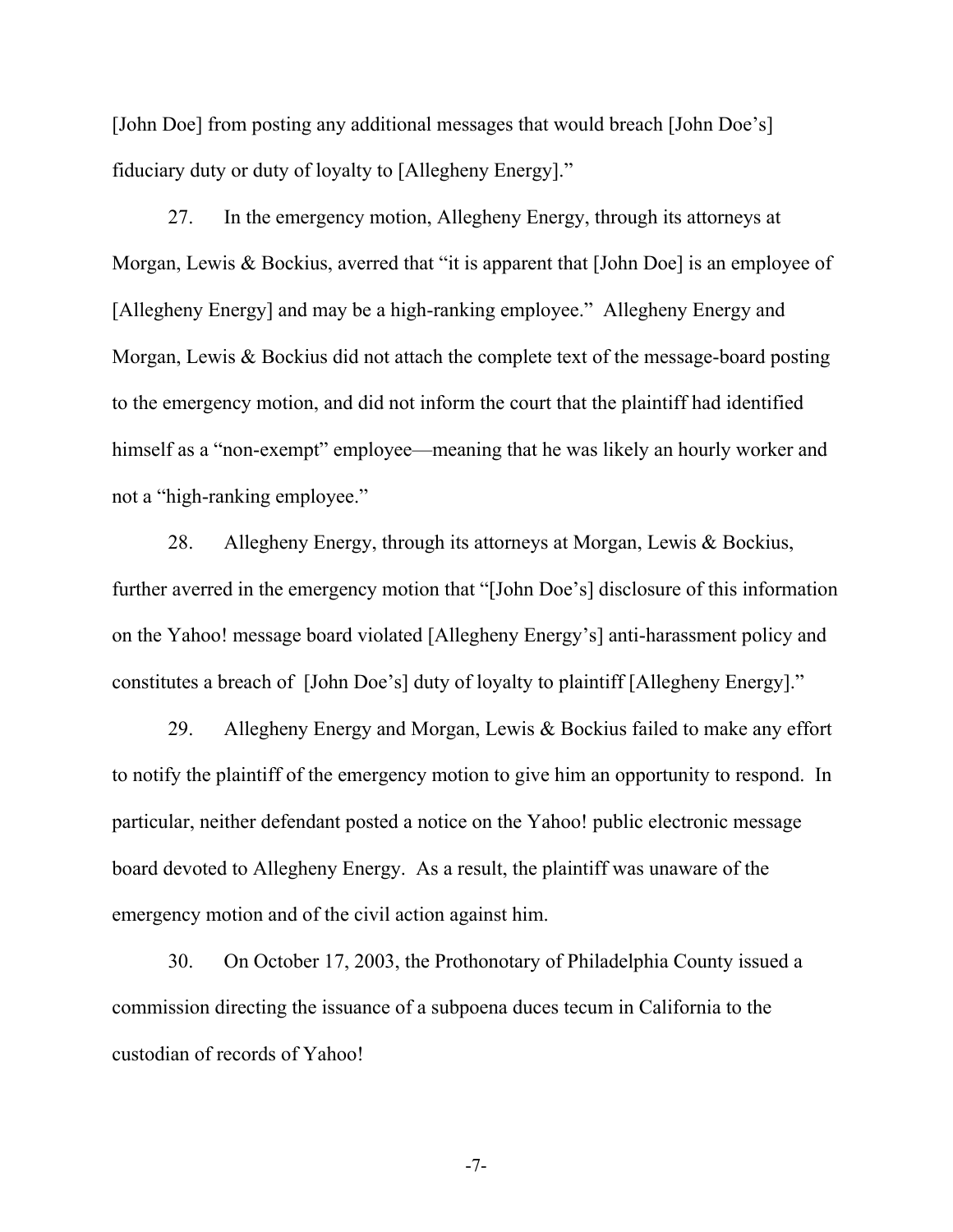31. On October 28, 2003, Allegheny Energy, through its attorney Brian L. Johnsrud of Morgan, Lewis & Bockius, filed the commission and an accompanying declaration by Johnsrud (the "declaration") in the Superior Court of California, County of Santa Clara. In the declaration, Brian L. Johnsrud stated his intention to subpoena Yahoo! in accordance with the commission. A copy of the declaration is attached as Exhibit E.

32. In the declaration, Brian L. Johnsrud declared under penalty of perjury that "[t]he documents sought by the subpoena are relevant to the subject matter involved in the action."

33. On October 29, 2003, Allegheny Energy, through its attorney Brian L. Johnsrud of Morgan, Lewis & Bockius, served a subpoena on the Custodian of Records of Yahoo!, Inc. at 701 First Avenue, Sunnyvale, California, requesting the plaintiff's registration information, including the plaintiff's identity, address, phone number, and email address. A copy of the subpoena is attached as Exhibit F.

34. Allegheny Energy and Morgan, Lewis & Bockius failed to make any effort to notify the plaintiff of the subpoena. In particular, neither defendant posted a notice on the Yahoo! public electronic message board devoted to Allegheny Energy. As a result, the plaintiff was unaware of the subpoena and of the civil action against him.

35. Yahoo! claims to have sent an email on October 31, 2003, to an email address owned by the plaintiff notifying him that Yahoo! had been served with a subpoena requiring disclosure of information related to his user account. A copy of the email produced by Yahoo! states that Yahoo! would respond to the subpoena in fifteen

-8-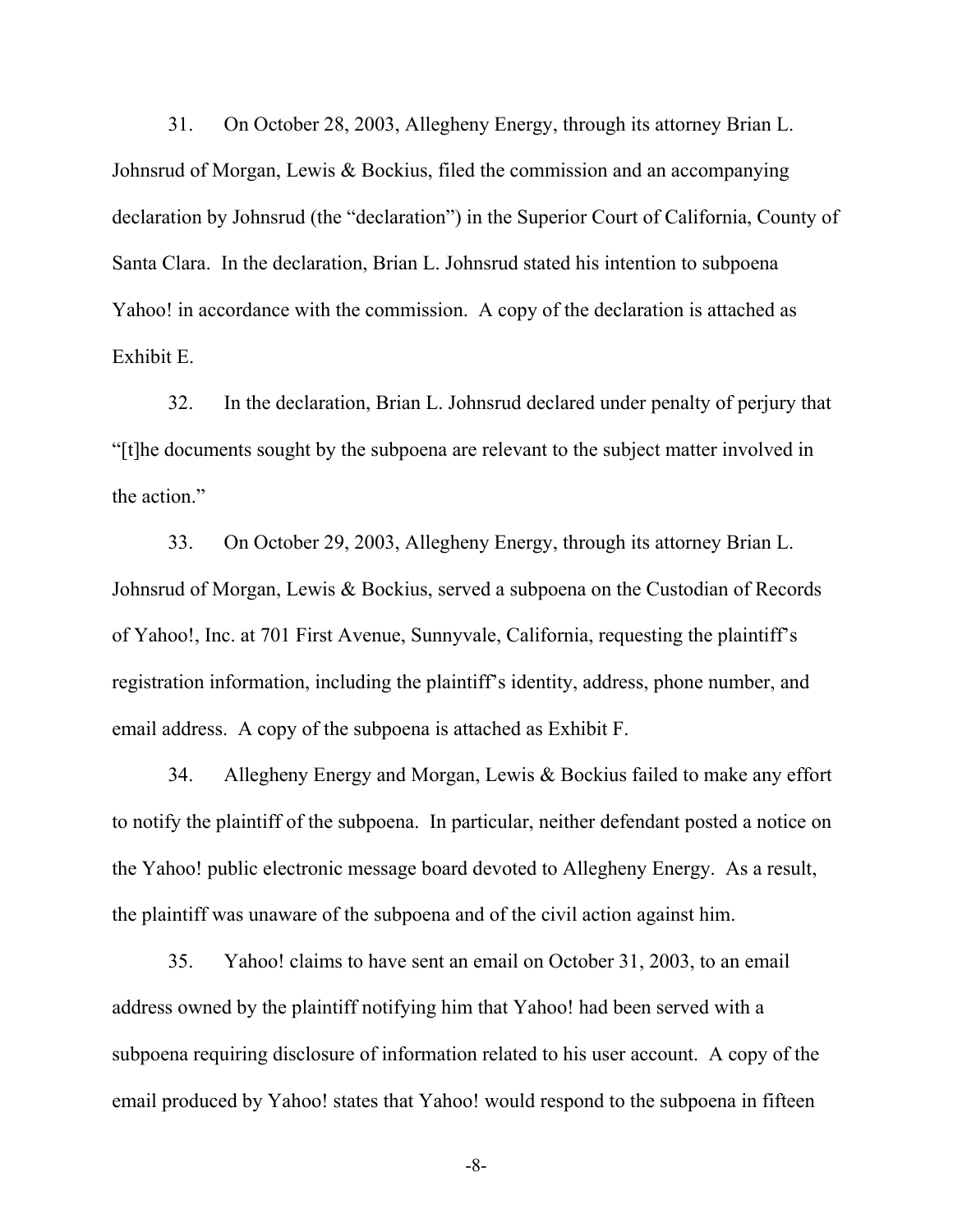days unless a motion to quash the subpoena was filed or the matter was otherwise resolved.

36. The plaintiff either never received the email notice sent by Yahoo!, or, if he did receive the email, inadvertently deleted it without reading it. As a result, the plaintiff remained unaware of the subpoena and of the civil action against him.

37. Based on the information released by Yahoo! in response to the subpoena, agents of Allegheny Energy, Allegheny Energy Supply, and Allegheny Energy Service (the "Allegheny Energy defendants") became aware that the nickname "ayeyawn" belonged to Clifton G. Swiger, an employee of Allegheny Energy Service.

38. Even after identifying the plaintiff, Allegheny Energy and Morgan, Lewis & Bockius failed to make any effort to notify the plaintiff of the proceedings against him.

39. On November 25, 2003, Allegheny Energy, through its attorneys Steven R. Wall and Joseph N. Frabizzio of Morgan, Lewis & Bockius, pursuant to Pa.R.C.P. No. 229, filed a Praecipe to Discontinue Without Prejudice in the Court of Common Pleas of Philadelphia County in its civil action against the plaintiff. A copy of the Praecipe to Discontinue Without Prejudice is attached as Exhibit G.

40. On December 8, 2003, the plaintiff was called into a conference room by the plant manager of the Rivesville Power Station, Jonathan W. Smith, at his place of employment in Rivesville, West Virginia. Also present in the conference room were regional manager Jim Laughner, Director of Employee Relations Debra West, and an unidentified security official. Jonathan W. Smith, Jim Laughner, Debra West, and the

-9-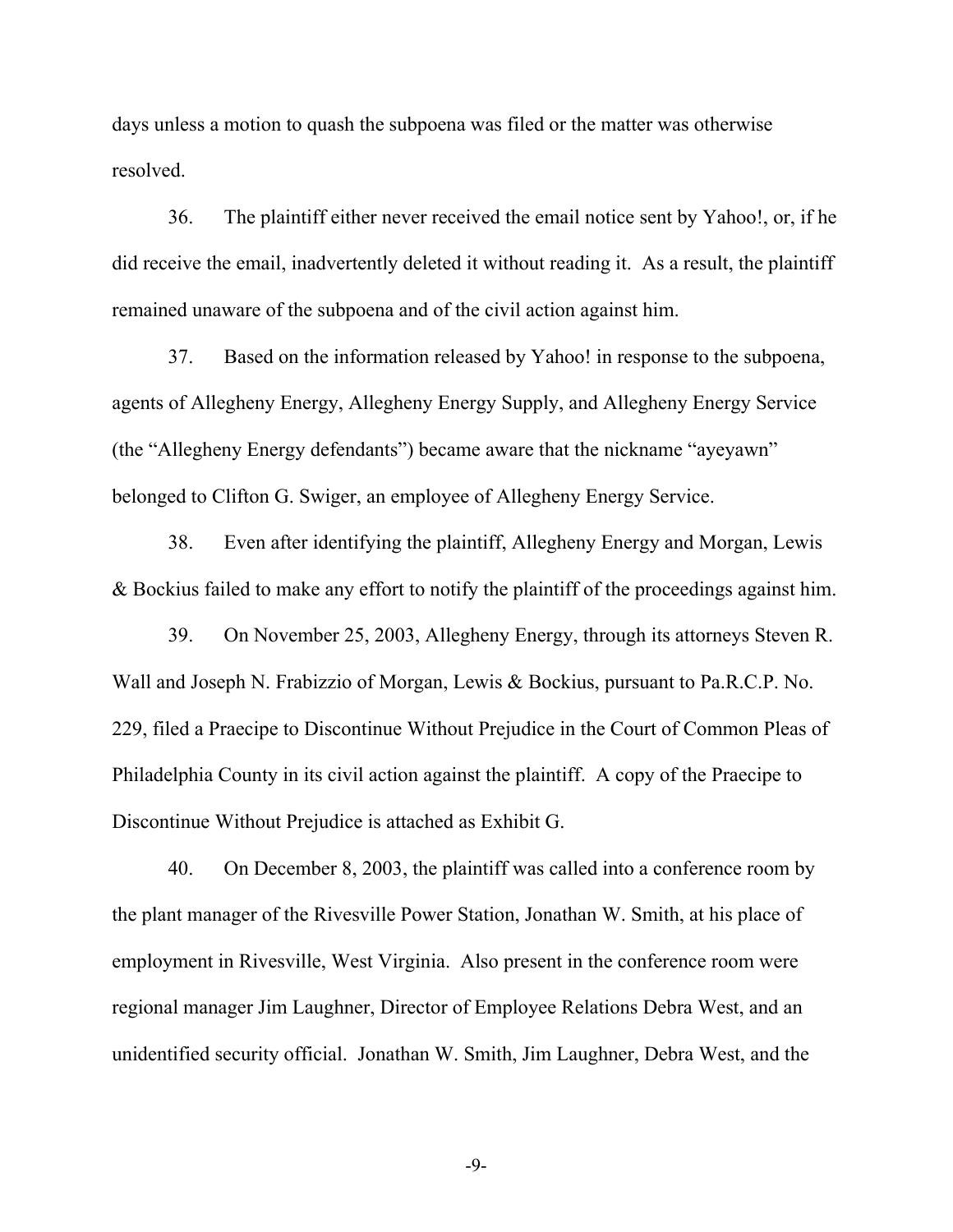unidentified security official were all employees of Allegheny Energy, Allegheny Energy Supply, or Allegheny Energy Service.

41. At the December 8, 2003, meeting, Debra West showed the plaintiff a copy of the message-board posting and stated that the company had discovered through a subpoena to Yahoo! that the account used to post the message-board posting was registered in the name of the plaintiff's wife, Mary Jo Swiger. Debra West then stated that, based on the fact that the account was registered in the name of the plaintiff's wife, Allegheny Energy had concluded that the message-board posting was made by the plaintiff.

42. Debra West informed the plaintiff that his use of a racially offensive term was in violation of the company's diversity policy. Jim Laughner then stated that he was placing the plaintiff on indefinite suspension without pay until further notice.

43. The December 8, 2003, meeting was the first time that the plaintiff became aware of the civil action against him.

44. On December 10, 2003, Jim Laughner sent a letter to the plaintiff on behalf of Allegheny Energy Supply notifying the plaintiff that his suspension had been converted to a discharge. The reason given in the letter for the discharge was "placing a racially derogatory posting on the Yahoo[!] message board in violation of Allegheny Energy's Positive Work Environment expectations, including Policy 80-16, Workplace Harassment and the Diversity philosophy." A copy of the letter from Jim Laughner to the plaintiff is attached as Exhibit H.

-10-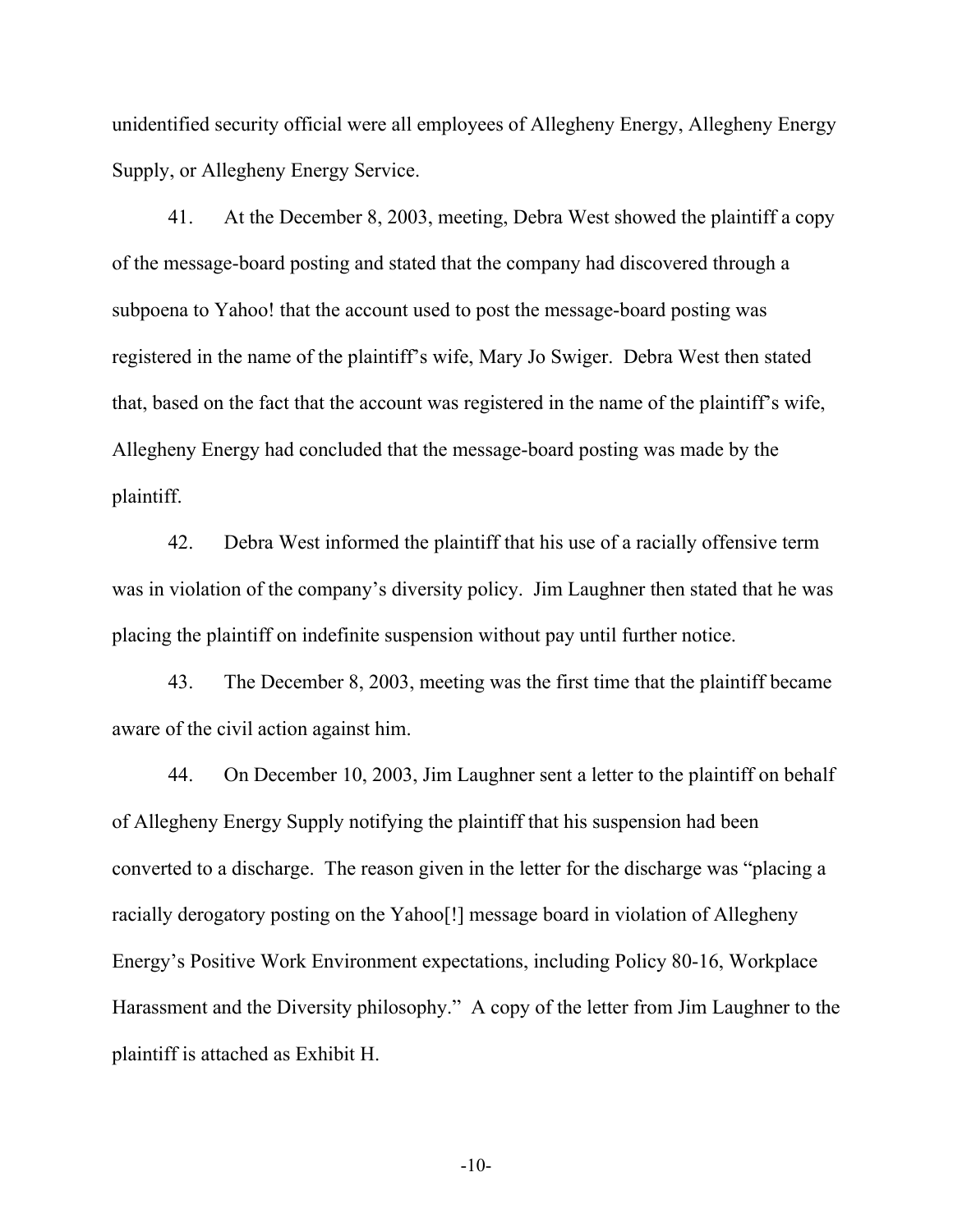45. Allegheny Energy's Policy 80-16 provides, in relevant part: "The company is committed to maintaining a work environment free from harassment."

46. The message-board posting did not constitute harassment within the "work environment" because it was made from the plaintiff's home computer on his personal time, without the use of any company resources.

47. Allegheny Energy's "Diversity Philosophy" provides:

Allegheny Energy will create an atmosphere that supports and values employees, recognizing that it is our contributions that provide Allegheny with a competitive advantage. By creating a culture that is inclusive, flexible, and respectful, we demonstrate our commitment to encouraging creativity, appreciating differences, and helping employees to achieve their potential. The diversity philosophy is embedded in our employment processes, work/life programs, community relations efforts, and all activities, behaviors, and values that make up Allegheny's culture.

48. The "Diversity Philosophy" states the vision of Allegheny Energy, but does

not create any duties or obligations on the part of any employees.

49. Versions of Allegheny Energy's Workplace Harassment policy and

Diversity Philosophy are included within the Power Station Employees' Manual. The

first page of the Power Station Employee's Manual states that "[t]he rules and policies set

forth in this manual do not constitute an express or implied contract."

50. The plaintiff did not violate any of Allegheny Energy's policies.

51. At the time of his suspension, the plaintiff had worked for Allegheny

Energy Service or its affiliates for nearly sixteen and one half years, and had completed

nearly thirteen years of perfect attendance.

-11-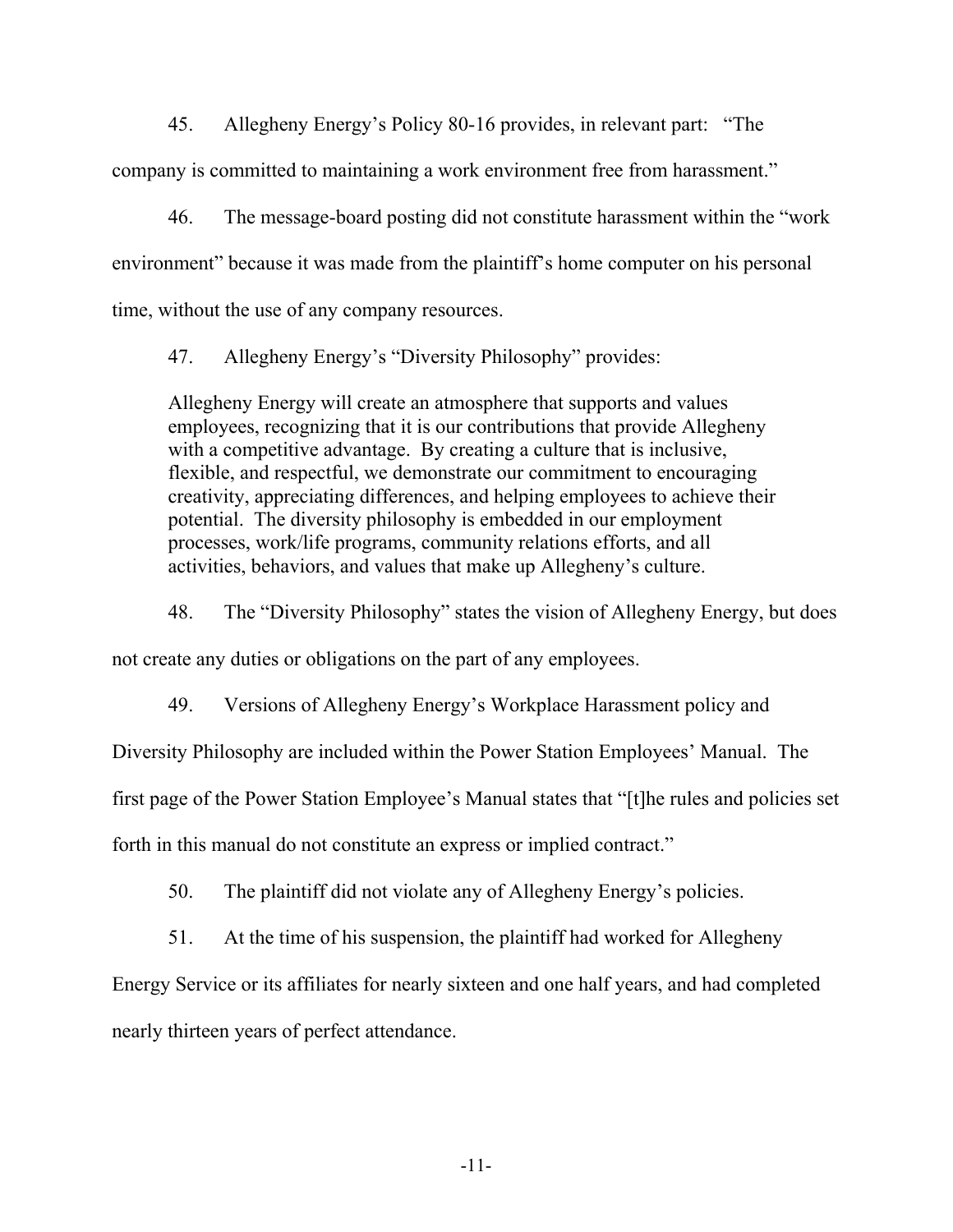52. During his employment with Allegheny Energy Service and its affiliates, the plaintiff received only positive employment evaluations and was never reprimanded or disciplined.

53. Between December 21, 2003, and February 2, 2005, the plaintiff made repeated but unsuccessful attempts to find an equivalent position at another company. During this period, the plaintiff remained unemployed.

54. On February 2, 2005, the plaintiff accepted employment with Dynatec Energy, Inc. as a Land Man/Permit Specialist for a salary substantially below the salary he received while employed by Allegheny Energy Service.

55. On May 2, 2005, the plaintiff accepted a position with the State of West Virginia as an environmental inspector for a salary substantially below the salary he received while employed by Allegheny Energy Service.

### FIRST CLAIM FOR RELIEF

## ABUSE OF PROCESS AGAINST ALLEGHENY ENERGY AND MORGAN, LEWIS & BOCKIUS

56. The Praecipe for Issuance of Writ of Summons, the emergency motion, and the subpoena to Yahoo! each constitute forms of legal process against the plaintiff.

57. Allegheny Energy and Morgan, Lewis & Bockius, acting jointly, separately, severally, or in the alternative, used each of these forms of process primarily for the purpose of revealing the identity of the plaintiff, a purpose for which the process was not designed.

-12-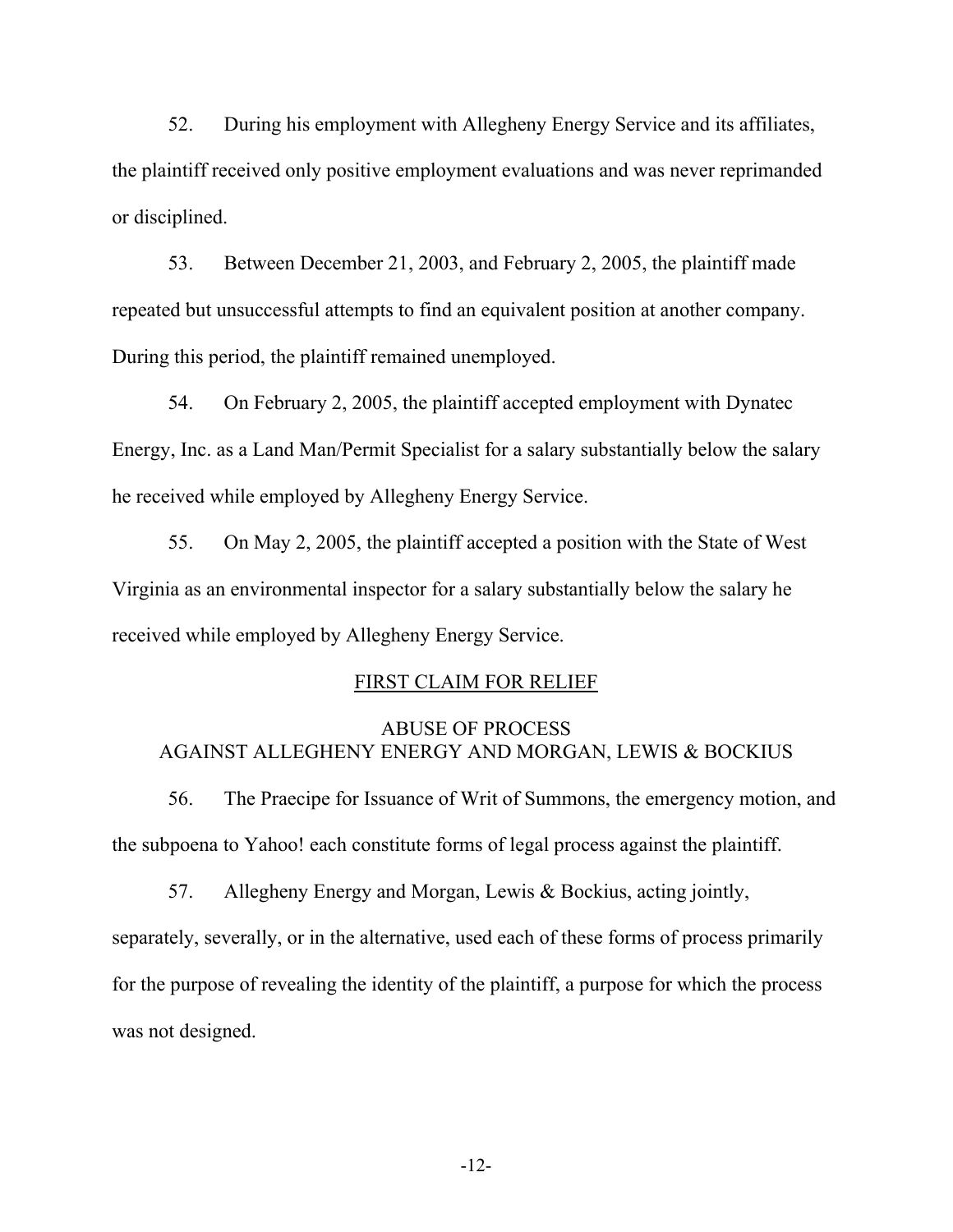58. As a result of the foregoing conduct of Allegheny Energy and Morgan, Lewis & Bockius, the plaintiff was terminated from his job, was unemployed for a period of time, and now earns a substantially lower salary. In addition, the plaintiff suffered other damages, including an invasion of his right to privacy and of his First Amendment right to speak anonymously, emotional distress, humiliation, and loss of reputation.

### SECOND CLAIM FOR RELIEF

# WRONGFUL USE OF CIVIL PROCEEDINGS (42 Pa. C.S. § 8351) AGAINST ALLEGHENY ENERGY AND MORGAN, LEWIS & BOCKIUS

59. Allegheny Energy and Morgan, Lewis & Bockius, acting jointly, separately, severally, or in the alternative, took part in the procurement, initiation, and continuation of the civil proceedings against the plaintiff.

60. The civil proceedings terminated in the plaintiff's favor when Allegheny Energy, through its attorneys at Morgan, Lewis & Bockius, filed a Praecipe to Discontinue Without Prejudice pursuant to Pa.R.C.P. No. 229.

61. The civil proceedings were procured, initiated, and continued by Allegheny Energy and Morgan, Lewis & Bockius in a grossly negligent manner and without probable cause.

62. The primary purpose for which Allegheny Energy and Morgan, Lewis  $\&$ Bockius procured, initiated, and continued the proceedings was to reveal the identity of the plaintiff, and not to secure the proper discovery, joinder of parties, or adjudication of the claim on which the proceedings were based.

-13-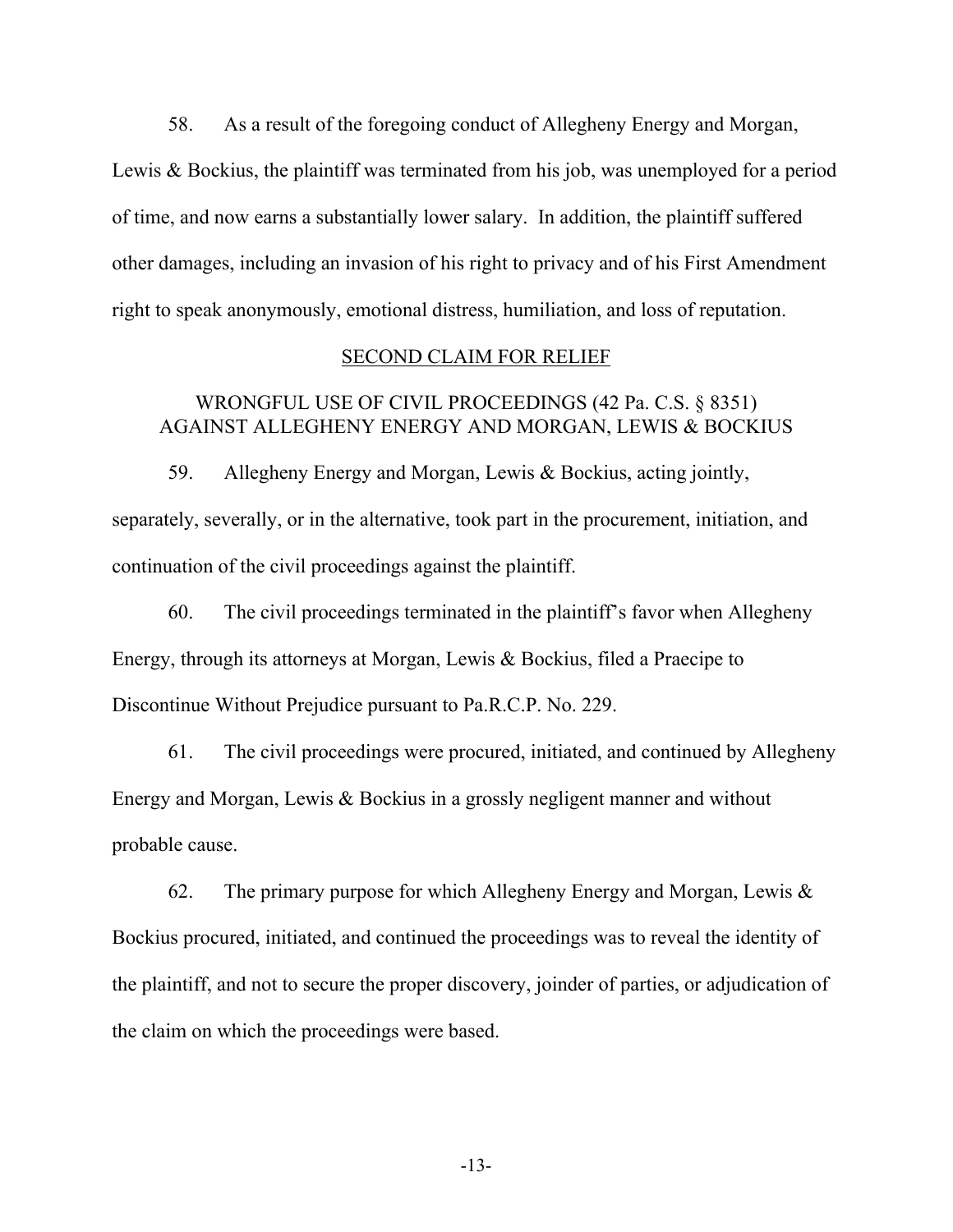63. As a result of the foregoing conduct of Allegheny Energy and Morgan, Lewis & Bockius, the plaintiff was damaged as detailed in ¶ 58, *supra.*

### THIRD CLAIM FOR RELIEF

## INVASION OF PRIVACY (INTRUSION UPON SECLUSION) AGAINST ALLEGHENY ENERGY AND MORGAN, LEWIS & BOCKIUS

64. The plaintiff had a reasonable expectation of privacy in the confidentiality of his identity.

65. Allegheny Energy and Morgan, Lewis & Bockius, acting jointly,

separately, severally, or in the alternative, intentionally intruded upon the plaintiff's seclusion and private affairs and concerns by initiating and pursuing civil proceedings against the plaintiff for the purpose of revealing his identity.

66. Allegheny Energy's and Morgan, Lewis & Bockius's intrusion into the plaintiff's seclusion would be highly offensive to a reasonable person

67. As a result of the foregoing conduct of Allegheny Energy and Morgan, Lewis & Bockius, the plaintiff was damaged as detailed in ¶ 58, *supra*.

### FOURTH CLAIM FOR RELIEF

## INVASION OF PRIVACY (PUBLICATION OF PRIVATE FACTS) AGAINST ALLEGHENY ENERGY, ALLEGHENY ENERGY SUPPLY, AND ALLEGHENY ENERGY SERVICE

68. The plaintiff's identity as the author of the message-board posting was a private fact in which the plaintiff had a reasonable expectation of privacy.

69. Allegheny Energy, Allegheny Energy Supply, and Allegheny Energy Service, acting jointly, separately, severally, or in the alternative, publicly identified the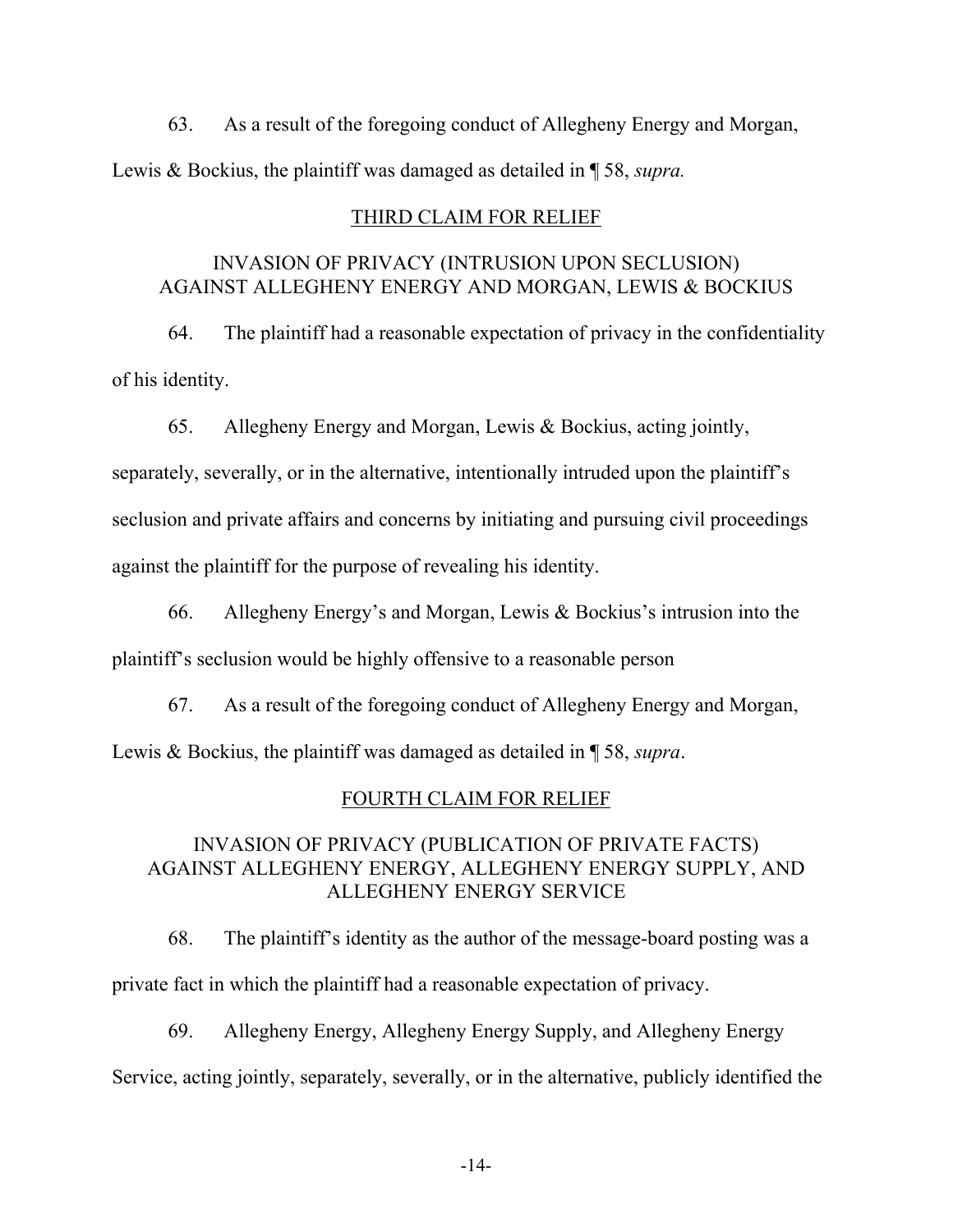plaintiff as the author of the message-board posting in an email sent to company employees, in a posting on the company's internal web page, and in various company meetings.

70. The publication of the plaintiff's identity would be highly offensive to a reasonable person, and not of legitimate concern to the public.

71. As a result of the foregoing conduct of the Allegheny Energy defendants, the plaintiff was damaged as detailed in ¶ 58, *supra*.

# FIFTH CLAIM FOR RELIEF

## WRONGFUL DISCHARGE AGAINST ALLEGHENY ENERGY, ALLEGHENY ENERGY SUPPLY, AND ALLEGHENY ENERGY SERVICE

72. The plaintiff was an at-will employee of Allegheny Energy Service.

73. The plaintiff was discharged by Allegheny Energy, Allegheny Energy Supply, and Allegheny Energy Service, acting jointly, separately, severally, or in the

alternative.

74. The means by which the Allegheny Energy defendants discharged the plaintiff involved malicious prosecution, abuse of process, and invasion of the plaintiff's privacy, and thereby violated the plaintiff's rights and public policy.

75. As a result of the foregoing conduct of the Allegheny Energy defendants, the plaintiff was damaged as detailed in ¶ 58, *supra*.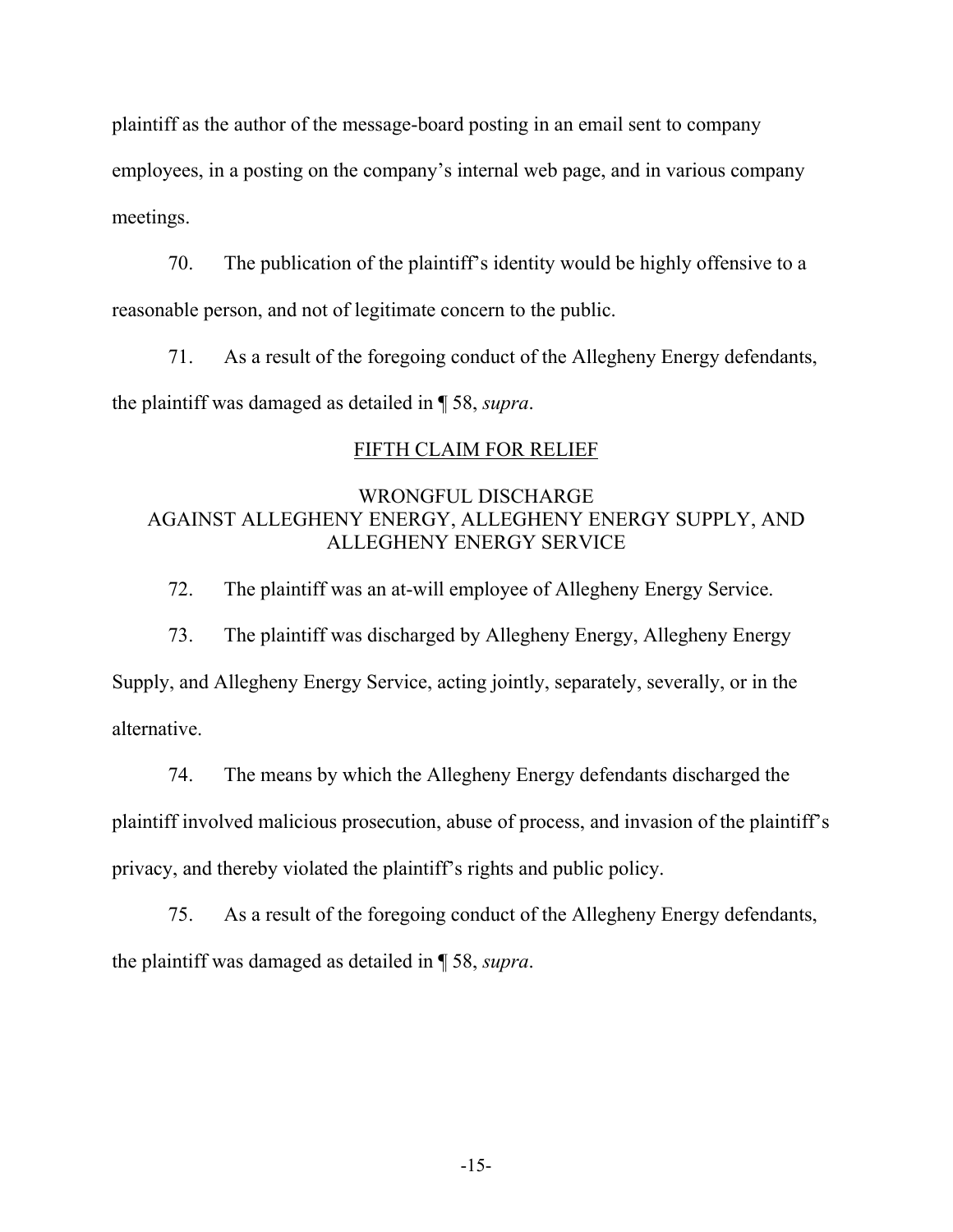## DEMAND FOR RELIEF

76. The plaintiff demands judgment in the amount of his actual damages in an amount exceeding \$150,000 exclusive of interest and costs, punitive damages, and such other relief as the Court finds appropriate.

Date: October 26, 2005 Respectfully submitted,

 s/ Mark R. Cuker (electronically filed) Mark R. Cuker Pennsylvania Bar No. 21182 Williams, Cuker & Berezofsky 1617 J.F.K. Boulevard, Suite 800 Philadelphia, PA 19103 (215) 557-0099

Gregory A. Beck Illinois Bar No. 6282490, DC Bar No. Pending Paul Alan Levy DC Bar No. 946400 Public Citizen Litigation Group 1600 20th Street, NW Washington, DC 20009 (202) 588-1000

*Attorneys for the plaintiff, Clifton G. Swiger*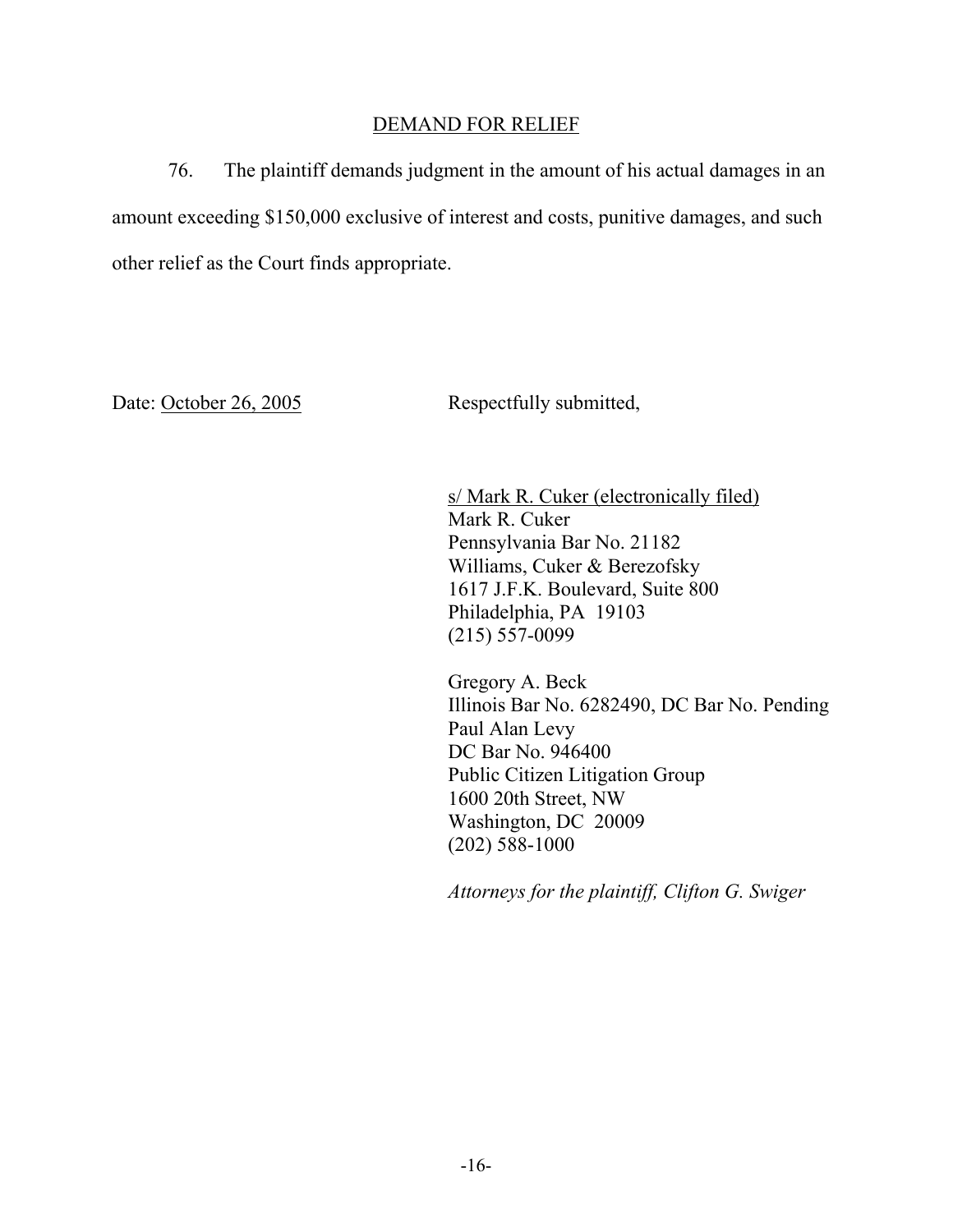YAHOO!

**VAIIOOLFINANCE BEL** 

Finance Home - Yahoo! - Message Boards Help







Top > Business & Finance > Investments > Sectors > Utilities > Electric Utilities > AYE (Allegheny Energy, Inc.) Options - Edit Public Profile - Sign Out

## **Yahoo! Message Boards: AYE**

<u>< P</u>rey<u>ious</u> | <u>Next > [First | Last | Msg List</u> ]Msg #:

**脸 Reply 殿 Post** 'Gol

07/23/03 09:33 pm

Msg: 9679 of 11592

Recommend this Post - This post has 6 recommendations Ignore this User | Report Abuse

#### **Bull Crap Here**

by: avevayn (37/F) Long-Term Sentiment: Strong Sell (deleted)

Go ahead, pound on joyost. Sure, joyost is probably shorting AYE. So what REALLY makes the difference? Do you longs (fools) or shorts (probably not as foolish) think ANYTHING you spout here has ANY bearing on this stock, the company, the new hires, or management decision making?

I work for this company (non-exempt) and have a lot of years under my belt. Yes. A.N. and his cronies turned this respectable Blue Chip into a POS. He and they ruined a good chunk of my 401K. Now I have to delay retiring. They offered up all sorts of crap on a silver plated tray for us to swallow. AYE made me feel like a child with its "NICK" programs which were a total failure, childish (as we all know), and absolutely moronic. Just like AYE's Work Management horse manure which which has done nothing more than take the tools out of workers' hands and created a non productive pile of dung. Another STUPID program that AYE probably spent millions on for nothing, absolutely nothing. Then we were force fed "love thy n\*gger" with AYE's DIVERSITY program. Yet another brainstorm that was going to bring on tremendous growth, high dividends, and astronomical profits!

This company axed those CEOs that didn't want to go along with the new way of thinking: Pete, Don and others. Now, the axe is heading back the other direction and I hope it falls hard. Good and hard on the A\*\*holes who screwed me, all my employee brothers, and the stockholders.

There was a time when this board was dull, uninteresting and saw very few posts. Some were weeks between one another. Now, it has become the arena of the day traders and shorts. I don't blame either of you for gambling on my company. But, I do blame the idiot CEOs who instigated this whole mess. Too bad they're probably not going to get what they deserve. However, I'm taking the hit for their bone-headed manuvers and speculation. So A.N., R.G, H.M., M.M., and all the BOD............thanks for NOTHING!

| Mossage Thread [View] | <b>Profanity filter is Off [Turn On ]</b> |                       |  |
|-----------------------|-------------------------------------------|-----------------------|--|
|                       | 蠟                                         | <b>图 Reply 图 Post</b> |  |

À

#### **CD** Add to My Yahoo





Chart, Einancials, Histo Messages, News, Pro 肛血 Get <u>Streamin</u> with '

Exhibit A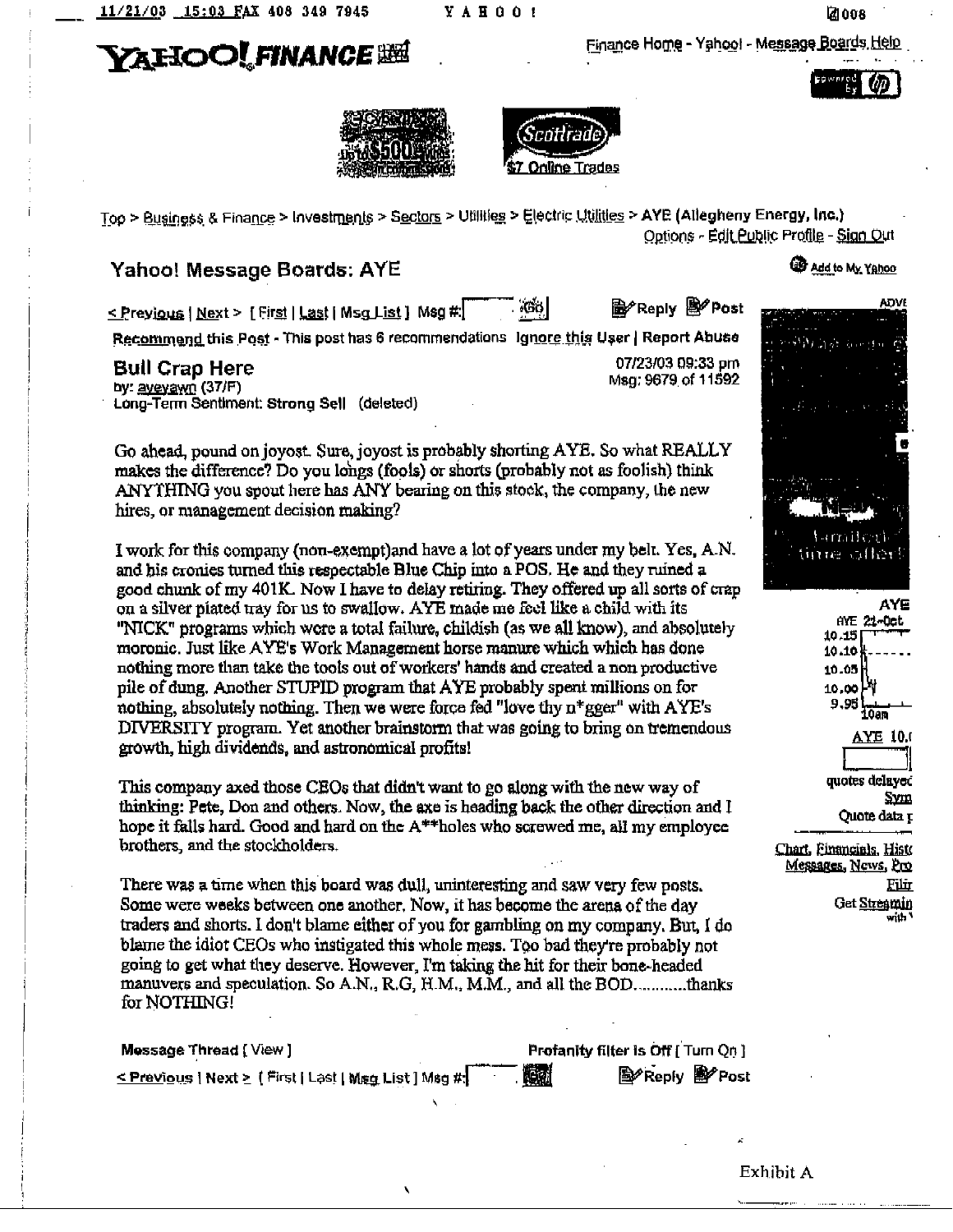| <b>MORGAN, LEWIS &amp; BOCKIUS LLP</b><br>Steven R. Wall                                                                           |                                     |
|------------------------------------------------------------------------------------------------------------------------------------|-------------------------------------|
| PA I.D. No. 39012<br>Joseph N. Frabizzio<br>PA I.D. No. 84583<br>1701 Market Street<br>Philadelphia, PA 19103-2921<br>215.963.5000 | JUL 0 6 2004<br>DESCOVERY DEADLINE: |
| Attorneys for Plaintiff Allegheny Energy, Inc.                                                                                     |                                     |

| Allegheny Energy, Inc. | IN THE COURT OF COMMON PLEAS |
|------------------------|------------------------------|
| Plaintiff,             | PHILADELPHIA COUNTY,         |
|                        | PENNSYLVANIA                 |
|                        | OCTOBER 2003                 |
|                        | <b>CIVIL ACTION</b>          |
| v.                     | 001615                       |
|                        | NO.                          |
| John Doe               |                              |
|                        | <b>OCTOBER TERM, 2003</b>    |
| Defendant.             |                              |
|                        |                              |

## PRAECIPE FOR ISSUANCE OF WRIT OF SUMMONS

### Code - Breach of Fiduciary Duty and Breach of Duty of Loyalty

To: Prothonotary

Kindly issue a Writ of Summons against the defendant in the above-referenced action.

 $\bar{\chi}$ 

**MØRGAN, LEWIS & BOCKIUS LLP** Steven R. Wall PA I.D. No. 39012 Joseph N. Frabizzio PA I.D. No. 84583 1701 Market Street Philadelphia, PA 19103-2921

Dated: October  $/6$ , 2003

1-PH/1899100.1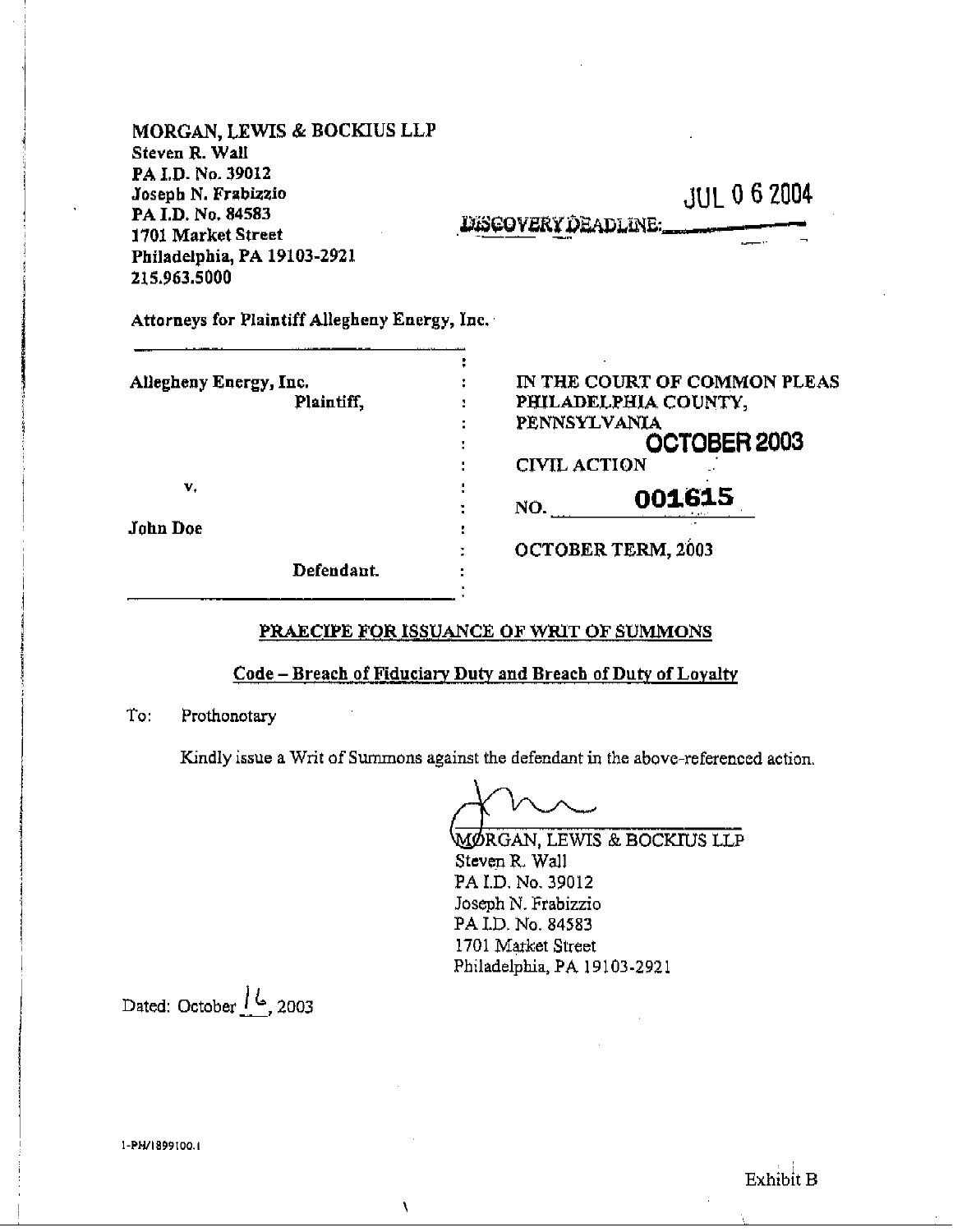|                                                                                                                                 | Court of Common Pleas of Philadelphia County                            |                       |                                | For Producertory Of CHER-2003                                 |                        |
|---------------------------------------------------------------------------------------------------------------------------------|-------------------------------------------------------------------------|-----------------------|--------------------------------|---------------------------------------------------------------|------------------------|
|                                                                                                                                 | Trial Division                                                          | 001615                |                                |                                                               |                        |
|                                                                                                                                 | Civil Cover Sheet                                                       |                       |                                |                                                               |                        |
| PLAINTIFF'S NAME                                                                                                                |                                                                         |                       | DEFENDANT'S NAME               |                                                               |                        |
| Allegheny Energy, Inc.                                                                                                          |                                                                         |                       | John Doe                       |                                                               |                        |
| <b>PLAINTIFFS ADDRESS</b><br>Greensburg Corporate Center                                                                        |                                                                         |                       | <b>DEFENDANT'S ADDRESS</b>     |                                                               |                        |
| 800 Cabin Hill Drive                                                                                                            |                                                                         |                       | Unknown                        |                                                               |                        |
| <del>greensburg, PA 15601</del>                                                                                                 |                                                                         |                       | DEFENDANTS HAME                |                                                               |                        |
|                                                                                                                                 |                                                                         |                       |                                |                                                               |                        |
| PLAINTIFF'S ADDRESS                                                                                                             |                                                                         |                       | DEFENDANT'S ADDRESS            |                                                               |                        |
|                                                                                                                                 |                                                                         |                       |                                |                                                               |                        |
|                                                                                                                                 |                                                                         |                       |                                |                                                               |                        |
| <b>PLAINTIFFS NAME</b>                                                                                                          |                                                                         |                       | <b>DEFENDANT'S NAME</b>        |                                                               |                        |
|                                                                                                                                 |                                                                         |                       | DEFENDANTS ADDRESS             |                                                               |                        |
| <b>PLAINTIFF'S ADDRESS</b>                                                                                                      |                                                                         |                       |                                |                                                               |                        |
|                                                                                                                                 |                                                                         |                       |                                |                                                               |                        |
| <b>TOTAL NUMBER OF PLAINTIFFS</b>                                                                                               | TOTAL NO. OF OEFENDANTS                                                 |                       | COMMENCEMENT OF ACTION         |                                                               |                        |
|                                                                                                                                 |                                                                         |                       | ∟l Complaint⊔<br>Write(Summons | <b>J Petition Action</b><br>Transfer From Other Juriadictions | Notice of Appeal       |
| ı<br>ANOUNT IN CONTROVERSY<br><b>COURT PROGRAMS</b>                                                                             | ı                                                                       |                       |                                |                                                               |                        |
| \$50,000.00 or less<br>Arbitration                                                                                              | Mass Tort                                                               |                       |                                | Commerce                                                      | Sentement              |
| 3d Mare than \$50,000.00<br>Jury<br>Non-Jury                                                                                    | Petition                                                                | <b>Sevings Action</b> |                                | Minor Court Appeal<br>Statutory Appeals                       | Minore<br>W/D/Survival |
| Other: .                                                                                                                        |                                                                         |                       |                                |                                                               |                        |
| Tort - Other - Breach of Fiduciary Duty and Breach of Duty of Loyalty<br>STATUTORY BASIS FOR CAUSE OF ACTION (SEE INSTRUCTIONS) |                                                                         |                       |                                |                                                               |                        |
| RELATED PENDING CASES (LIST BY CASE CAPTION AND DOCKET NUMBER)                                                                  |                                                                         |                       |                                |                                                               | IS CASE SUBJECT TO     |
|                                                                                                                                 |                                                                         |                       |                                |                                                               | COORDINATION CROER?    |
|                                                                                                                                 |                                                                         |                       |                                |                                                               | Yes<br>Na              |
|                                                                                                                                 |                                                                         |                       |                                |                                                               | O<br>U                 |
|                                                                                                                                 |                                                                         |                       |                                |                                                               | □                      |
|                                                                                                                                 |                                                                         |                       |                                |                                                               | $\Box$<br>0            |
| TO THE PROTHONOTARY:                                                                                                            |                                                                         |                       |                                |                                                               |                        |
|                                                                                                                                 | Kindly enter my appearance on behalf of Plaintiff/Petitioner/Appellant: |                       |                                |                                                               |                        |
|                                                                                                                                 | Papers may be served at the address set forth below.                    |                       |                                |                                                               |                        |
| NAME OF PLAINTIFF SIPETITIONER SIAPPELLANT'S ATTORNEY                                                                           |                                                                         |                       | ADDRESS (SEE INSTRUCTIONS)     |                                                               |                        |
| Joseph N. Frabizzio                                                                                                             |                                                                         |                       |                                | Morgan Lewis & Bockius LLP                                    |                        |
| PHONE NUMBER                                                                                                                    | <b>FAX NUMBER</b>                                                       |                       |                                | 1701 Market Street                                            |                        |
| $215 - 963 - 5348$                                                                                                              | 215-963-5001                                                            |                       |                                | Philadelphia, PA 19103                                        |                        |
| SUPREME COURT (DENTIFICATION NO                                                                                                 |                                                                         |                       | E-MAIL ADDRESS                 |                                                               |                        |
| 84583                                                                                                                           |                                                                         |                       |                                | jfrabizzio@morganlewis.com                                    |                        |
| <b>SIGNATURE</b>                                                                                                                |                                                                         |                       | DATE -                         | October 16, 2003                                              |                        |
|                                                                                                                                 |                                                                         |                       |                                |                                                               |                        |

Exhibit C

transferred to an anti-

 $\mathcal{L}(\mathcal{A})$  is a subset of  $\mathcal{L}(\mathcal{A})$ 

71 L

 $\langle \cdot \rangle$  $\frac{1}{2}$ 

 $\cdot$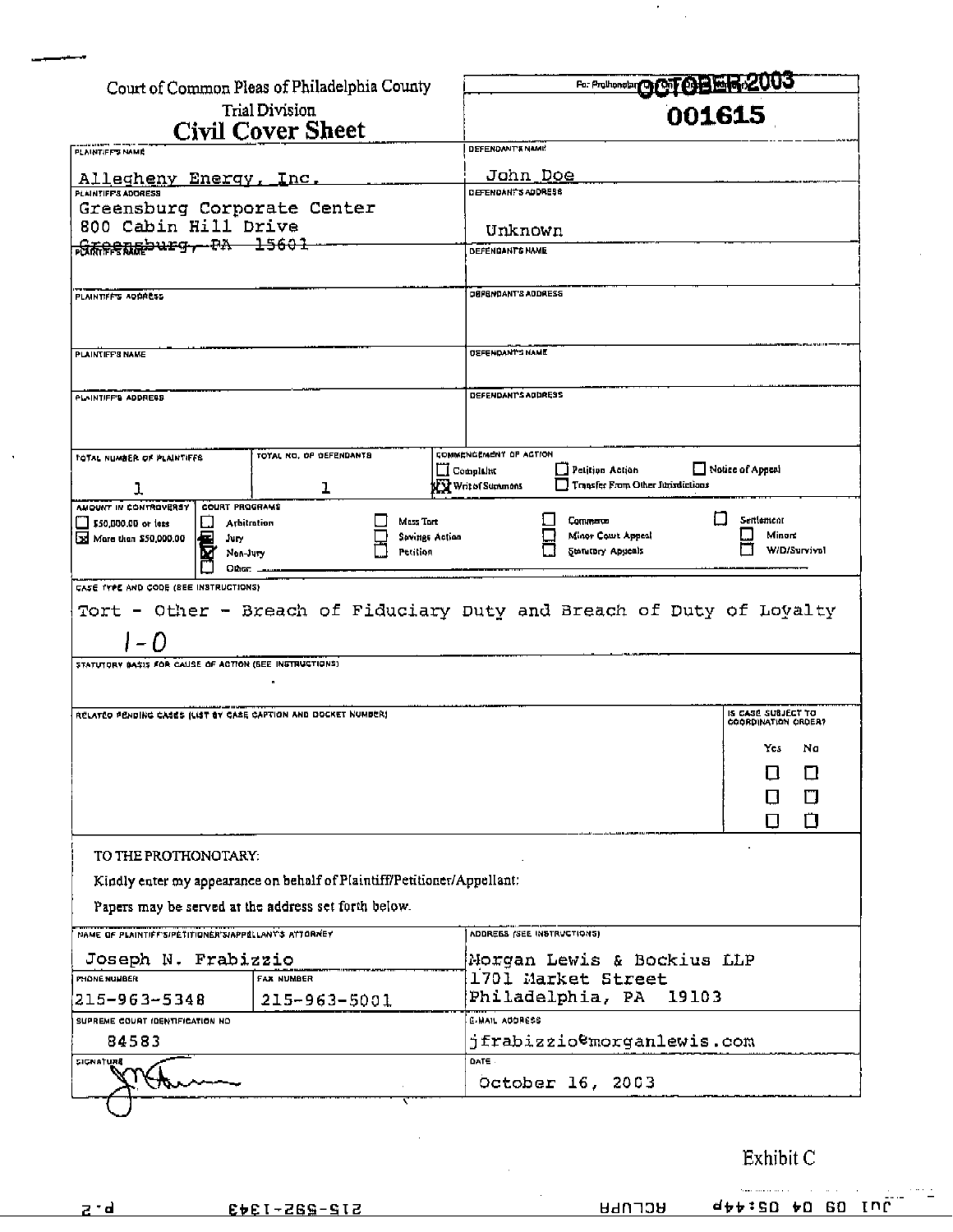MORGAN, LEWIS & BOCKIUS LLP Steven R. Wall PA I.D. No. 39012 Joseph N. Frabizzio PA I.D. No. 84583 Pam R. Jenoff PA I.D. No. 87821 1701 Market Street Philadelphia, PA 19103-2921 215.963.5348

Attorneys for Plaintiff Allegheny Energy, Inc.

| Allegheny Energy, Inc. | IN THE COURT OF COMMON PLEAS |  |
|------------------------|------------------------------|--|
| Plaintiff,             | PHILADELPHIA COUNTY,         |  |
|                        | PENNSYLVANIA                 |  |
|                        |                              |  |
|                        | <b>CIVIL ACTION</b>          |  |
| v.                     |                              |  |
|                        | NO. 001615                   |  |
| <b>John Doe</b>        |                              |  |
|                        | OCTOBER TERM, 2003           |  |
| Defendant.             |                              |  |
|                        |                              |  |

### EMERGENCY MOTION FOR ISSUANCE OF A COMMISSION DIRECTING THE ISSUANCE OF A SUBPOENA DUCES TECUM OUTSIDE THE COMMONWEALTH OF PENNSYLVANIA

Plaintiff, Allegheny Energy, Inc., by and through its undersigned counsel, hereby moves the Court pursuant to 42 Pa.C.S.A. § 5325, for the issuance of a commission directed to any Notary Public, Judge or Officer authorized to issue subpoenas duces tecum by the laws of the State of California, to subpoena the user account records of Defendant John Doe, a.k.a. "ayeyawn," as identified in Attachment "A" to Subpoena, (attached hereto as Exhibit 1), from the Yahoo! Custodian of Records, located at 701 First Avenue, Sunnyvale, CA 94089. In support of this motion, plaintiff avers as follows:

Exhibit D

 $\sim$   $\sim$   $\sim$   $\sim$   $\sim$   $\sim$   $\sim$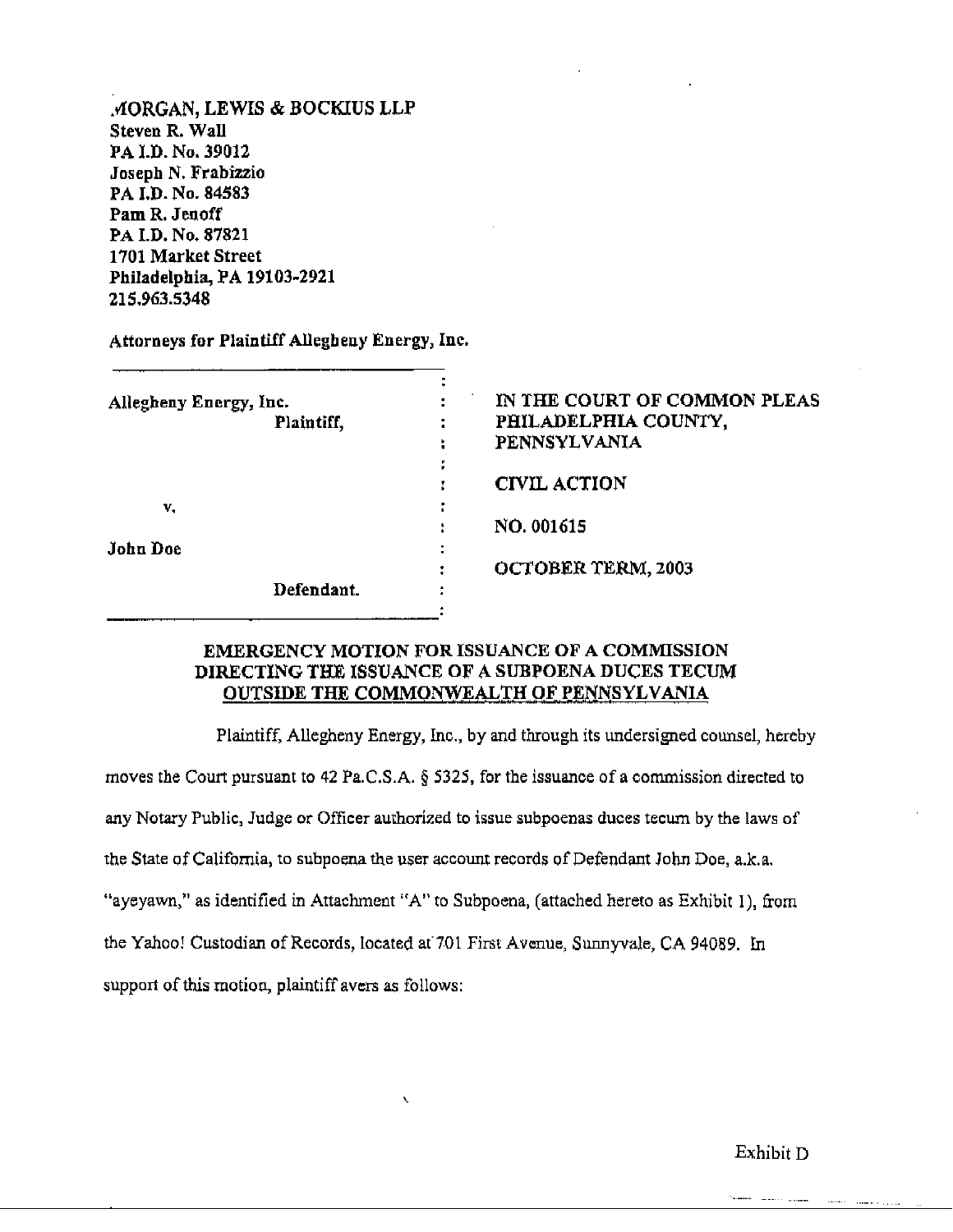On October 16, 2003, plaintiff commenced this action for breach of  $1.$ fiduciary duty and breach of duty of loyalty in the Court of Common Pleas of Philadelphia County against defendant John Doe.

Under the alias "ayeyawn," defendant has posted messages on a Yahoo!  $2.$ message board dedicated to comments about plaintiff, which allege, inter alia, that plaintiff terminated certain high-ranking individuals who advanced a diversity program and other company initiatives, that plaintiff force-fed employees a "love thy n\*gger" program, and that these programs have had a negative performance on the company's stock.

Based on the content of the messages, it is apparent that defendant is an 3. employee of plaintiff and may be a high-ranking employee. Defendant's disclosure of this information on the Yahoo! message board violated plaintiff's anti-harassment policy and constitutes a breach of defendant's fiduciary duty to plaintiff and a breach of defendant's duty of loyalty to plaintiff.

To determine defendant's identity, plaintiff must subpoena the user 4. account records for "ayeyawn" from Yahoo! The user account records of defendant are relevant and important to the issues in this case, so that plaintiff may determine defendant's identity and the nature of the breach of fiduciary duty and breach of duty of loyalty.

The Yahoo! user account records are located in Sunnyvale, California, 5. making a California court the only proper court to issue a subpoena directing the production of these records.

2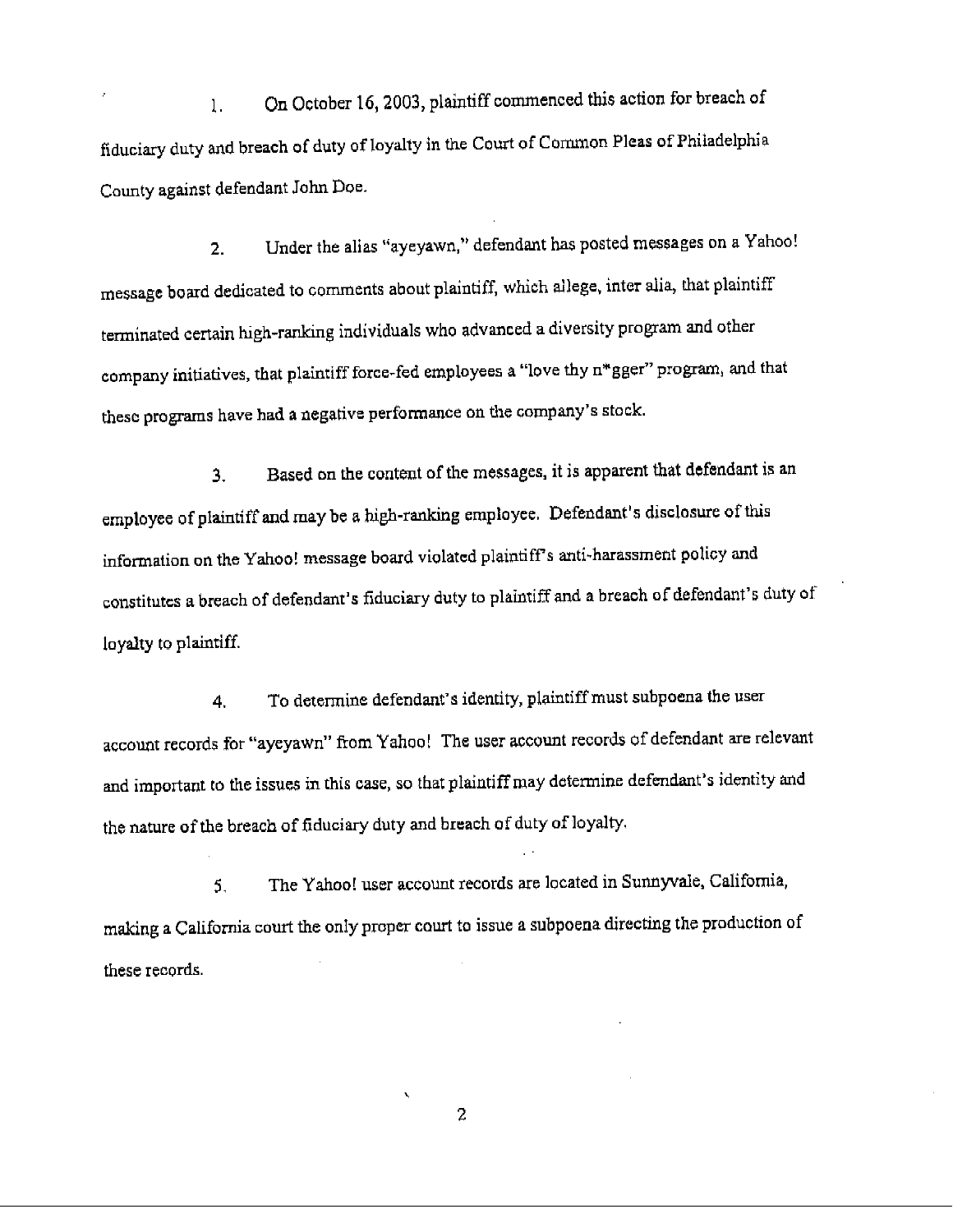It is necessary that a commission be issued under the seal of this Court 6. pursuant to 42 Pa.C.S.A. § 5325 to compel the production of these user account records under the laws of Pennsylvania and California.

Plaintiff files this Motion on an emergency basis in order to prevent  $7<sup>1</sup>$ defendant from posting any additional messages that would breach defendant's fiduciary duty or duty of loyalty to plaintiff.

WHEREFORE, plaintiff respectfully requests that this Court authorize the issuance of a commission directing any Notary Public, Judge or Officer authorized by the laws of the State of California to issue a subpoena to produce documents, on the Yahoo! Custodian of Records, 701 First Avenue, Sunnyvale, CA 94089, to produce the documents set forth in Attachment "A" to Subpoena, attached hereto as Exhibit 1.

Dated: October 16, 2003

Respectfully Submitted,

MORGAN, LEWIS & BOCKIUS LLP Steven R. Wall PA I.D. No. 39012 Joseph N. Frabizzio PA I.D. No. 84583 Pam R. Jenoff PA I.D. No. 87821 1701 Market Street Philadelphia, PA 19103-2921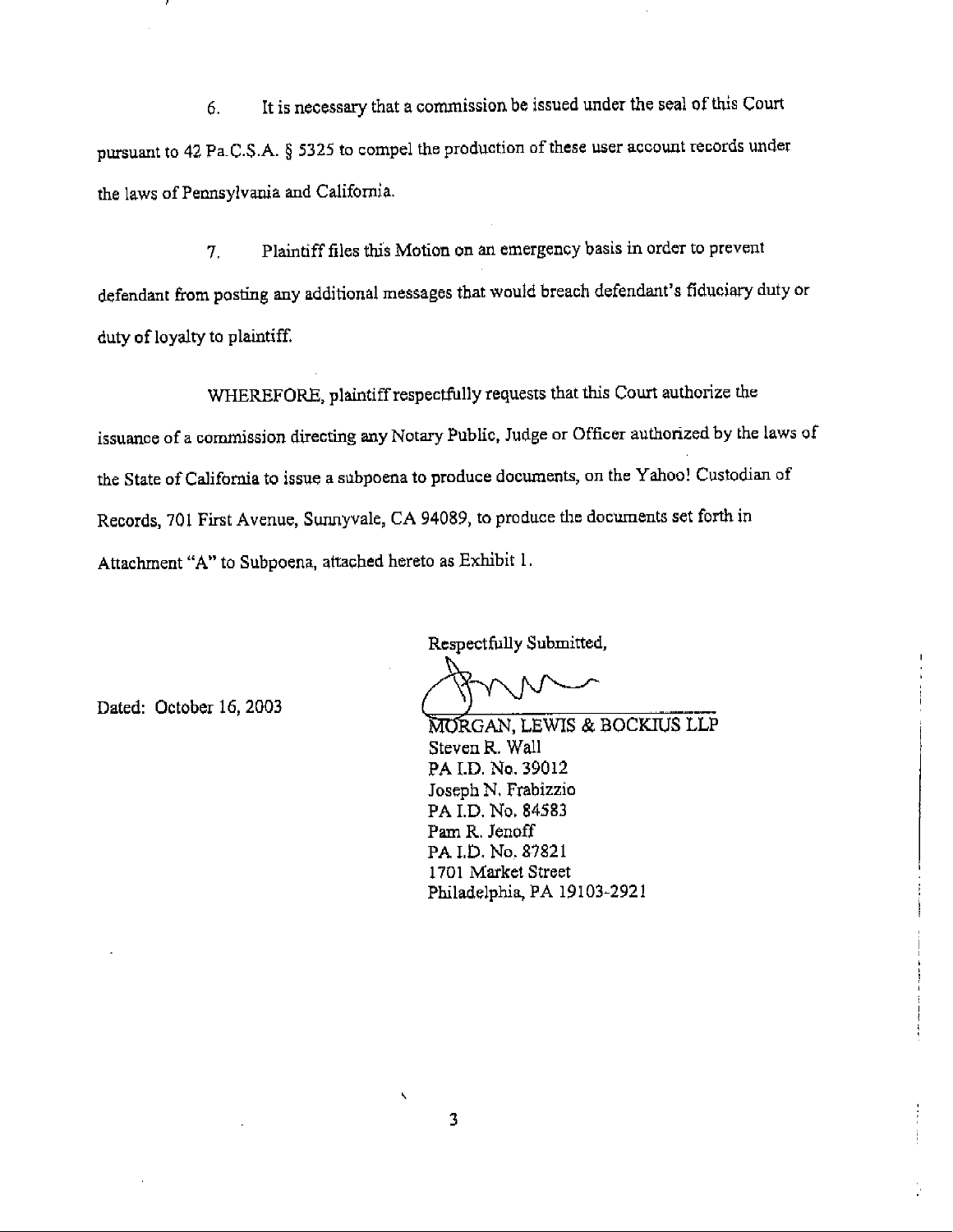| 1<br>2<br>3<br>4<br>5<br>6<br>7<br>8 | BRIAN L. JOHNSRUD, State Bar No. 184474<br>MORGAN, LEWIS & BOCKIUS LLP<br>Santa Clara Ch<br>ED.<br>2 Palo Alto Square<br>10/28/03<br>4:05թա<br>3000 El Camino Real, Suite 900<br>Kiri Torre<br>Palo Alto, CA 94306-2212<br>Clerk Of Court<br>Tel: 650.843.4000<br><b>But estelas discleri</b><br>Fax: 650.843.4001<br>74200300045396<br>CK.<br>Attorneys for Allegheny Energy, Inc.<br>Case: 1-03-CV-007978<br>SUPERIOR COURT OF CALIFORNIA |  |  |  |  |  |  |  |
|--------------------------------------|---------------------------------------------------------------------------------------------------------------------------------------------------------------------------------------------------------------------------------------------------------------------------------------------------------------------------------------------------------------------------------------------------------------------------------------------|--|--|--|--|--|--|--|
| 9                                    | COUNTY OF SANTA CLARA                                                                                                                                                                                                                                                                                                                                                                                                                       |  |  |  |  |  |  |  |
| 10                                   | 103<br>CV007976                                                                                                                                                                                                                                                                                                                                                                                                                             |  |  |  |  |  |  |  |
| 11                                   | In the Matter of the Deposition of<br>DECLARATION OF BRIAN L.                                                                                                                                                                                                                                                                                                                                                                               |  |  |  |  |  |  |  |
| 12                                   | JOHNSRUD IN SUPPORT OF ISSUANCE<br>Yahoo!, Inc.<br>OF DEPOSITION SUBPOENA<br>REGARDING DEPOSITION FOR USE                                                                                                                                                                                                                                                                                                                                   |  |  |  |  |  |  |  |
| 13                                   | <b>OUTSIDE OF CALIFORNIA</b>                                                                                                                                                                                                                                                                                                                                                                                                                |  |  |  |  |  |  |  |
| 14                                   |                                                                                                                                                                                                                                                                                                                                                                                                                                             |  |  |  |  |  |  |  |
| 15<br>16                             | I, Brian L. Johnsrud, declare:                                                                                                                                                                                                                                                                                                                                                                                                              |  |  |  |  |  |  |  |
| 17                                   | 1.<br>I am an attorney representing Alleghony Energy, Inc., who is the Plaintiff in an                                                                                                                                                                                                                                                                                                                                                      |  |  |  |  |  |  |  |
| 18                                   | action entitled Allegheny Energy, Inc., Plaintiff v. John Doe, Defendant, now pending in the<br>Court of Common Pleas, Philadelphia County, Pennsylvania, Civil Action No. 001615 (the                                                                                                                                                                                                                                                      |  |  |  |  |  |  |  |
| 19                                   | "action").                                                                                                                                                                                                                                                                                                                                                                                                                                  |  |  |  |  |  |  |  |
| 20                                   | 2.<br>The Court of Common Pleas in which the action is pending has duly issued a                                                                                                                                                                                                                                                                                                                                                            |  |  |  |  |  |  |  |
| 21                                   | Commission directing the issuance of a subpoena outside The Commonwealth of Pennsylvania to                                                                                                                                                                                                                                                                                                                                                 |  |  |  |  |  |  |  |
| 22                                   | the Custodian of Records of Yahoo!, Inc. The original Commission is attached hereto as Exhibit                                                                                                                                                                                                                                                                                                                                              |  |  |  |  |  |  |  |
| 23                                   | A and made a part hereof. In light of this Commission, Plaintiff intends to serve a subpoena                                                                                                                                                                                                                                                                                                                                                |  |  |  |  |  |  |  |
| 24                                   | duces tecum under California Code of Civil Procedure Section 2029.                                                                                                                                                                                                                                                                                                                                                                          |  |  |  |  |  |  |  |
| 25                                   | 3.<br>The Custodian of Records for Yahoo!, Inc. resides at 701 First Avenue,                                                                                                                                                                                                                                                                                                                                                                |  |  |  |  |  |  |  |
| 26                                   | Sunnyvale, CA 94089, which is within 75 miles of the place specified for the subpoenaed                                                                                                                                                                                                                                                                                                                                                     |  |  |  |  |  |  |  |
| 27                                   | documents to be produced. The documents sought by the subpoena are relevant to the subject                                                                                                                                                                                                                                                                                                                                                  |  |  |  |  |  |  |  |
| 28                                   | matter involved in the action.                                                                                                                                                                                                                                                                                                                                                                                                              |  |  |  |  |  |  |  |
|                                      | 1-PA/2007636.1<br>÷<br>DECLARATION OF BRIAN L. JOHNSRUD IN SUPPORT OF ISSUANCE OF DEPOSITION                                                                                                                                                                                                                                                                                                                                                |  |  |  |  |  |  |  |
|                                      | SUBPOENA REGARDING DEPOSITION FOR USE OUTSIDE OF CALIFORNIA                                                                                                                                                                                                                                                                                                                                                                                 |  |  |  |  |  |  |  |

 $\mathbf{r}^{\prime}$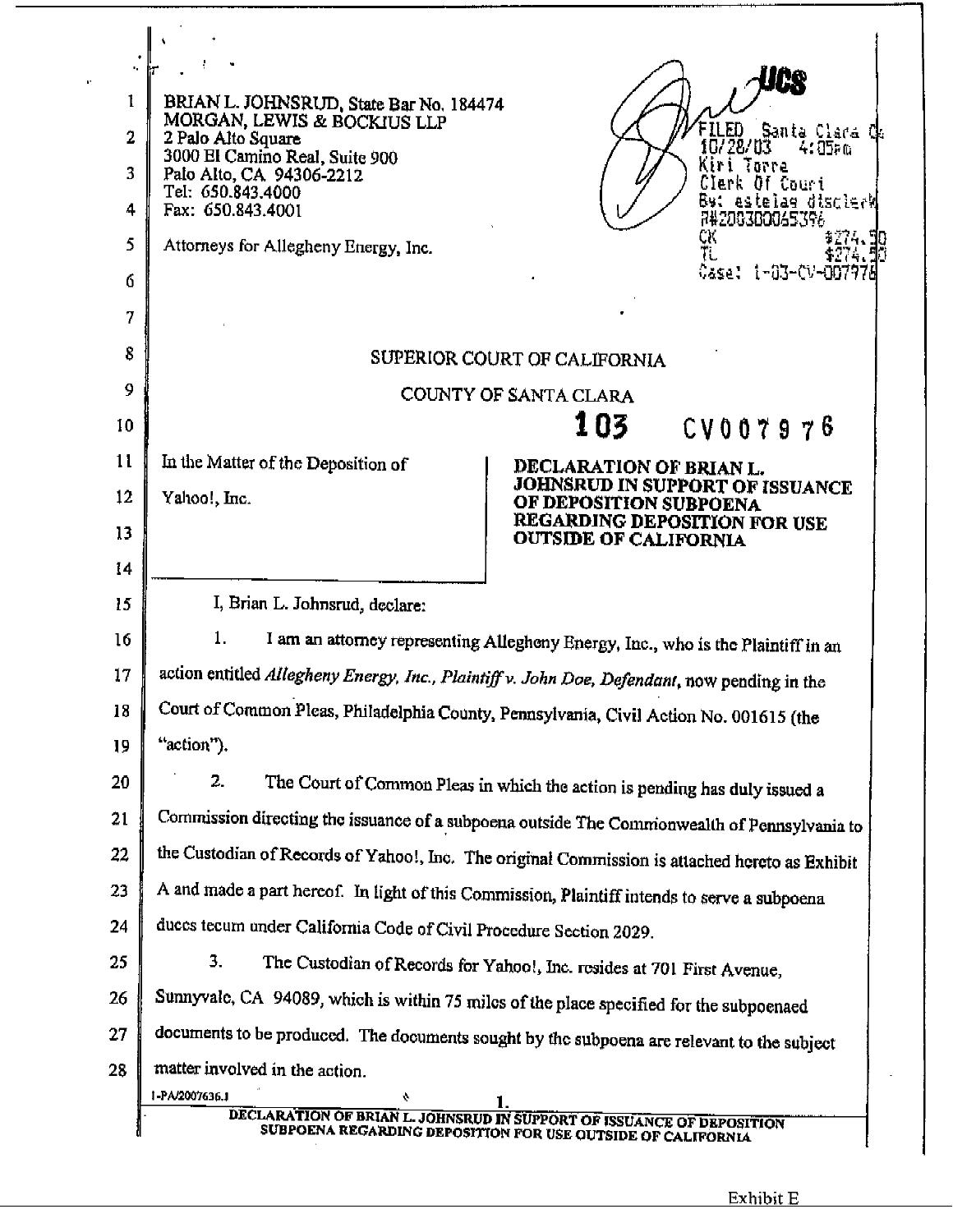| 1                       |                                                                                                                                      |
|-------------------------|--------------------------------------------------------------------------------------------------------------------------------------|
| $\mathbf{2}$            | I declare under penalty of perjury under the laws of the State of California that the                                                |
| $\overline{\mathbf{3}}$ | foregoing is true and correct.                                                                                                       |
| 4                       | Dated: October 28, 2003                                                                                                              |
| 5                       |                                                                                                                                      |
| $\mathbf 6$             | Brián Il Johnsrift                                                                                                                   |
| 7                       |                                                                                                                                      |
| 8                       |                                                                                                                                      |
| 9                       |                                                                                                                                      |
| 10                      |                                                                                                                                      |
| 11                      |                                                                                                                                      |
| 12                      |                                                                                                                                      |
| 13                      |                                                                                                                                      |
| 14                      |                                                                                                                                      |
| 15                      |                                                                                                                                      |
| 16                      |                                                                                                                                      |
| 17                      |                                                                                                                                      |
| 18                      | $\hat{\pmb{r}}_i$                                                                                                                    |
| 19                      |                                                                                                                                      |
| 20                      |                                                                                                                                      |
| 21                      | $\mathcal{A}=\mathcal{A}$ , where $\mathcal{A}$                                                                                      |
| 22                      |                                                                                                                                      |
| 23                      |                                                                                                                                      |
| 24                      |                                                                                                                                      |
| 25                      |                                                                                                                                      |
| 26                      |                                                                                                                                      |
| 27                      |                                                                                                                                      |
| 28                      | $\mathbf{v}_{\mathbf{v}}$<br>1-PA/2007636.1<br>2.                                                                                    |
|                         | DECLARATION OF BRIAN L. JOHNSRUD IN SUPPORT OF ISSUANCE OF DEPOSITION<br>SUBPOENA REGARDING DEPOSITION FOR USE OUTSIDE OF CALIFORNIA |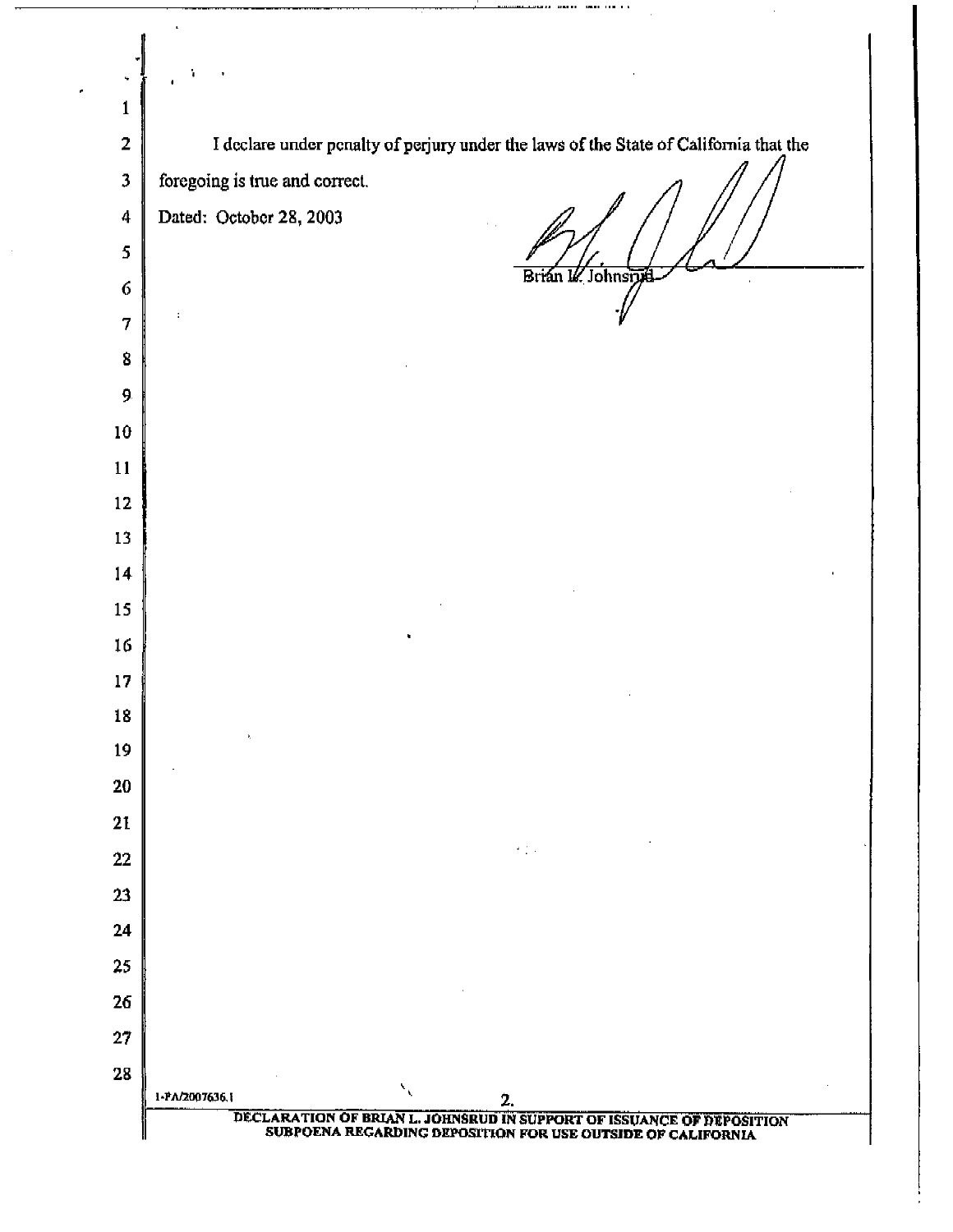| 07/02/2004 IO:20 PAA 408 J49 /941<br>1 A A U U 1<br>FIRST LEGAL SF<br>00T-29-2003 11:59                                                                                                                                                                                                                                                      | .<br>P.03<br>415 626 4138<br>982(a)(15:2) |
|----------------------------------------------------------------------------------------------------------------------------------------------------------------------------------------------------------------------------------------------------------------------------------------------------------------------------------------------|-------------------------------------------|
| ATTORNET OR PARTY WITHOUT ATTORNEY (Market, Liste ber number, and educas):<br>BRIAN L. JOHNSRUD (SBN 184474)<br>MORGAN LEWIS & BOCKIUS LLP<br>2 Palo Alto Square<br>3000 El Camino Real, Sulte 900<br>Palo Alto, CA 94306-2212<br>FAX NO. (650) 843-4001<br>(650) 843-4000<br>THLEPHONE NO.<br>Allegheny Energy, Inc.<br>ATTORNEY FOR (Name) | FOR COURT USE ONLY                        |
| SUPERIOR COURT OF CALIFORNIA, SANTA CLARA CO.<br>NAME OF COURT.<br>191 North First Street<br>STAGET ADDRESS.<br><b>MAILING ADDRESS.</b><br>San Jose, CA 95113<br>CITY AND ZIP CODE:<br><b>BEANCH NAME.</b>                                                                                                                                   |                                           |
| PLAINTIFF/ PETITIONER: Allegheny Energy, Inc.<br>DEFENDANT/ RESPONDENT: John Doe<br>DEPOSITION SUBPOENA<br>For Production of Business Records                                                                                                                                                                                                | <b>CASE NUMBER:</b><br>1-03-CV-007976     |

THE PEOPLE OF THE STATE OF CALIFORNIA, TO (name, address, and telephone number of deponent, if known): Custodian of Records at Yahoo! Inc., 701 First Avenue, Sunnyvale, CA 94089, phone: (408) 349-3300

|  |       |  |  | ). YOU ARE ORDERED TO PRODUCE THE BUSINESS RECORDS described in item 3, as follow≢: . |
|--|-------|--|--|---------------------------------------------------------------------------------------|
|  | _____ |  |  |                                                                                       |
|  |       |  |  |                                                                                       |

| To (name of deposition officer): LSC Data Solutions, Inc.                                               |  |  |  |  |  |
|---------------------------------------------------------------------------------------------------------|--|--|--|--|--|
| At <i>(time)</i> : 10:00 a.m.<br>On (date): November 18, 2003                                           |  |  |  |  |  |
| 809 San Antonio Road, Sulte 3, Palo Alto CA 94303<br>Location (a <i>ddress)</i> :                       |  |  |  |  |  |
| Do not release the requested records to the deposition officer prior to the date and time stated above. |  |  |  |  |  |

- a. X by delivering a true, legible, and durable copy of the business records described in item 3, enclosed in a sealed inner wrapper with the title and number of the action, name of witness, and date of subpoena clearly written on it. The inner wrapper shall then be enclosed in an outer envelope or wrapper, sealed, and mailed to the deposition officer at the address in item 1.
- b. [75] by detivering a true, legible, and durable copy of the business records described in item 3 to the deposition officer at the witness's address, on receipt of payment in cash or by check of the reasonable costs of preparing the copy, as determined under Evidence Coda section 1563(b).
- c. [11] by making the original business records described in item 3 available for inspection at your business address by the attorney's representative and permitting copying at your business address under reasonable conditions during normal business hours.
- 2. The records are to be produced by the date and time shown in Item 1 (but not sooner than 20 days after the issuance of the deposition suppoena, or 15 days after service, whichaver date is later). Reasonable costs of locating records, making them available or copying them, and postage, if any, are recoverable as set forth in Evidence Code section 1563(b). The records shall be accompanied by an affidevit of the custodian or other qualified witness pursuent to Evidence Code section 1561.
- 3. The records to be produced are described as follows:

 $\overline{[x]}$  Continued on attachment 3.

4. IF YOU HAVE BEEN SERVED WITH THIS SUBPOENA AS A CUSTODIAN OF CONSUMER OR EMPLOYEE RECORDS UNDER CODE OF CIVIL PROCEDURE SECTION 1985.3 OR 1985.8 AND A MOTION TO QUASH OR AN OBJECTION HAS BEEN SERVED ON YOU, A COURT ORDER OR AGREEMENT OF THE PARTIES, WITNESSES, AND CONSUMER OR EMPLOYEE. AFFECTED MUST BE OBTAINED BEFORE YOU ARE REQUIRED TO PRODUCE CONSUMER OR EMPLOYEE RECORDS.

| DISOBEDIENCE OF THIS SUBPOENA MAY BE PUNISHED AS CONTEMPT BY THIS COURT. YOU WILL ALSO BE LIABLE |  |  |
|--------------------------------------------------------------------------------------------------|--|--|
|                                                                                                  |  |  |
|                                                                                                  |  |  |
|                                                                                                  |  |  |

| October 29, 2003<br>Date Issued:<br>(TYPE OR PRINT NAME)                                              |                                                           | <b>ISIGNATURE OF PERSON ISSUARE SURPORAT</b><br>Altomeys for Allegheny Energy, Inc. |               |                                                                         |
|-------------------------------------------------------------------------------------------------------|-----------------------------------------------------------|-------------------------------------------------------------------------------------|---------------|-------------------------------------------------------------------------|
|                                                                                                       | (Proof of service on reverse)                             |                                                                                     | (TTL)         |                                                                         |
| Form Adduind for Managine Use<br>Judicial Council of Confornia<br>932(2)(15-2) [Rp-, January 1, 2000] | DEPOSITION SUBPOENA FOR PRODUCTION<br>OF BUSINESS RECORDS |                                                                                     | era<br>Q Plus | Cose of Civil Procedure.<br>58 8320, 2024.<br>Covernment Code § 65027.1 |
|                                                                                                       |                                                           |                                                                                     |               |                                                                         |
|                                                                                                       |                                                           |                                                                                     |               | Exhibit F                                                               |

*SAMERMAN NELL*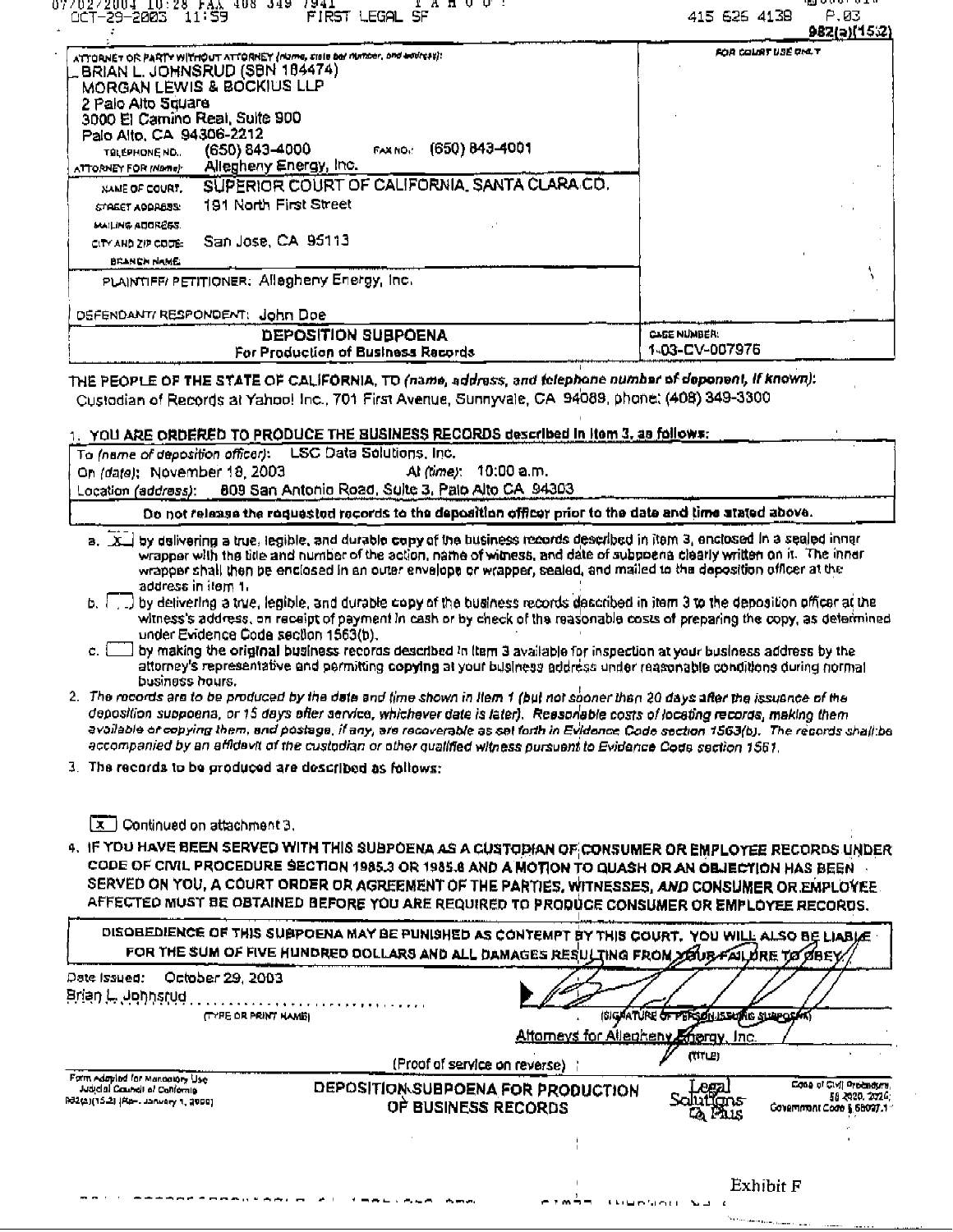÷

#### **EXHIBIT 1**

MORGAN, LEWIS & BOCKIUS LLP Steven R. Wall PA I.D. No. 39012 Joseph N. Frabizzio PA I.D. No. 84583 Pam R. Jenoff PA LD, No. 87821 1701 Market Street Philadelphia, PA 19103-2921 215.963.5348

Attorneys for Plaintiff Allegbeny Energy, Inc.

| Allegheny Energy, Inc. |            |                |
|------------------------|------------|----------------|
|                        | Plaintiff, |                |
|                        |            | ÷              |
|                        |            |                |
|                        |            |                |
| ν.                     |            |                |
|                        |            |                |
| <b>JOHN DOE</b>        |            |                |
|                        | ٠          | ٠              |
|                        | Defendant. | $\blacksquare$ |
|                        |            |                |

### IN THE COURT OF COMMON PLEAS PHILADELPHIA COUNTY. PENNSYLVANIA

**CIVIL ACTION** 

NO. 001615

OCTOBER TERM, 2003

# **ATTACHMENT A TO SUBPOENA**

 $1<sub>-</sub>$ As used herein, the term "Document" or "Documents" shall mean the original and any copy or reproduction thereof, and includes any written, recorded, filmed, videotaped, or graphic matter, whether performed or reproduced or on paper, cards, tape, film, electronic facsimile, computer storage device, or any other media, including, but not limited to, papers, books, letters, photographs, objects, tangible things, correspondence, telegrams, cables, telex messages, memoranda, notes, notations, records, work papers, uanscripts, minutes, report and recordings of telephone or other conversations, or of interviews, or of conferences, or of meetings, affidavits, statements, charts, graphs, specifications, drawings, blueprints, summaries,

ŕ.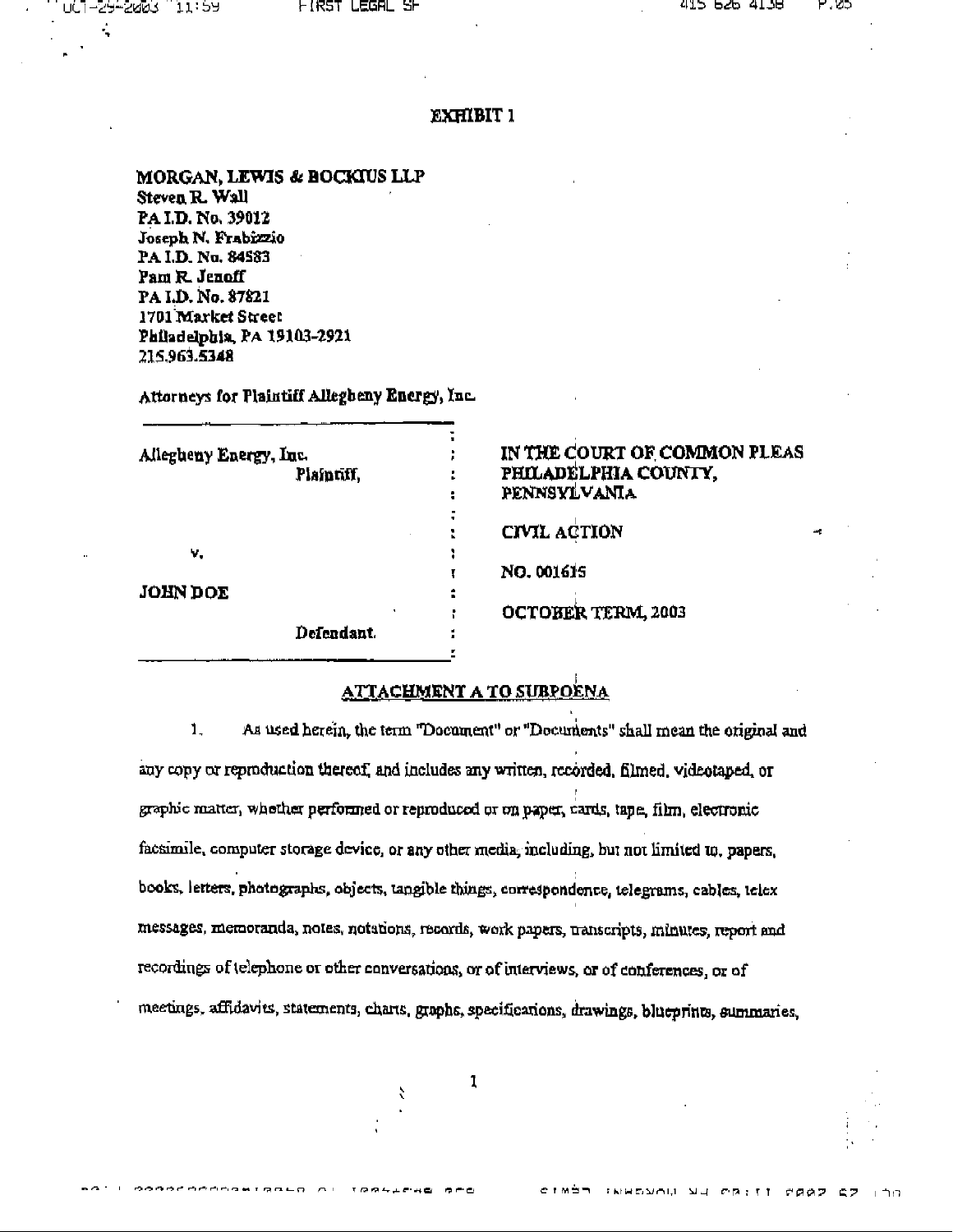-25-2003

DS: 25

opinions, proposals, reports, studies, analyses, audits, evaluations, contracts, agreements, journals, statistical records, ledgers, books of account, bookkeeping entries, financial statements, tax returns, vouchers, checks, check stubs, invoices, receipts, desk calendars, appointment books, diaries, lists, tabulations, summaries, sound output, microfilms, records kept by electronic, photographic, or mechanical means, and all things similar to any of the foregoing.

As used herein, the "mossage board" shall mean the message board for  $\mathbf{AYB}$  $\overline{2}$ . (Allegheny Energy, Inc.) on Yahoo!

As used herein, 'Message No. 9679" entitled "Bull Crap Hero" shall mean the  $3$ message that was posted by Defendant John Doc (a/k/a "ayeyawn") on the message board on July 23, 2003 at 9:33 p.m.

As used herein, "IP address" shall mean the 32-bit numeric address assigned by an 4. internet service provider ("ISP") to identify each user of customer of the  $\text{ISP}$ , and/or to route messages.

#### **INSTRUCTIONS**

Please submit the following:

 $(1)$ All documents referring or relating to Defendant John Doe (a/k/a "ayeyawn"). including, but not limited to, the following.

- $(a)$ the identity of John Doe (a/k/a "ayeyawn");
- $(b)$ his or her current address and/or current whereabouts;
- $\mathbf{c}$ his or her current telephone number( $s$ );
- $(d)$ any and all other electronic mail addresses; and
- $(e)$ any and all registration information submitted by John Doe (a/k/a

"ayeyawn") in connection with the use of the message board.

2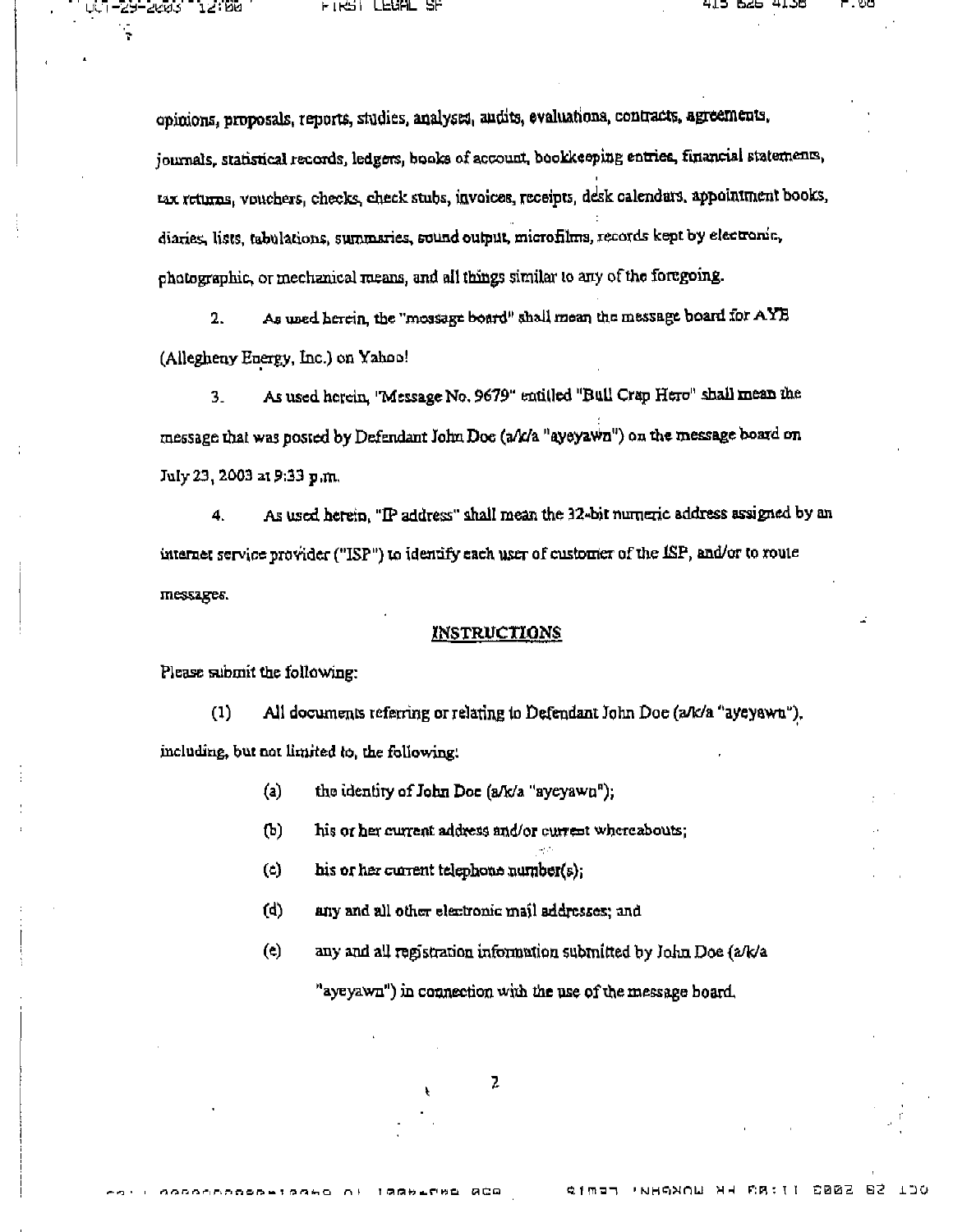MORGAN, LEWIS & BOCKIUS LLP Steven R. Wall PA I.D. No. 39012 Joseph N. Frabizzio PAI.D. No. 84583 1701 Market Street Philadelphia, PA 19103-2921 215.963.5000

**MONTED FOR REYLES** 

Attorneys for Plaintiff Allegheny Energy, Inc.

| Allegheny Energy, Inc.<br>Plaintiff, | IN THE COURT OF COMMON PLEAS<br>PHILADELPHIA COUNTY,<br>٠<br><b>PENNSYLVANIA</b> |
|--------------------------------------|----------------------------------------------------------------------------------|
|                                      | <b>CIVIL ACTION</b>                                                              |
| ν.                                   | NO. 001615                                                                       |
| John Doe                             | ٠<br><b>OCTOBER TERM, 2003</b>                                                   |
| Defendant.                           |                                                                                  |

# PRAECIPE TO DISCONTINUE WITHOUT PREJUDICE

To the Prothonotary:

Pursuant to Rule 229 of the Pennsylvania Rules of Civil Procedure and Rule 229(A) of the

Philadelphia County Court Rules, please discontinue, without prejudice, the above-captioned

matter on behalf of Plaintiff Allegheny Energy, Inc.

MORGAN, LEWIS & BOCKIUS LLP

Вk Steven R. Wall Joseph N. Frabizzio 1701 Market Street Philadelphia, PA 19103-2921 215-963-5000

Attorneys for Plaintiff Allegheny Energy, Inc.

 $\bar{\mathbf{X}}$